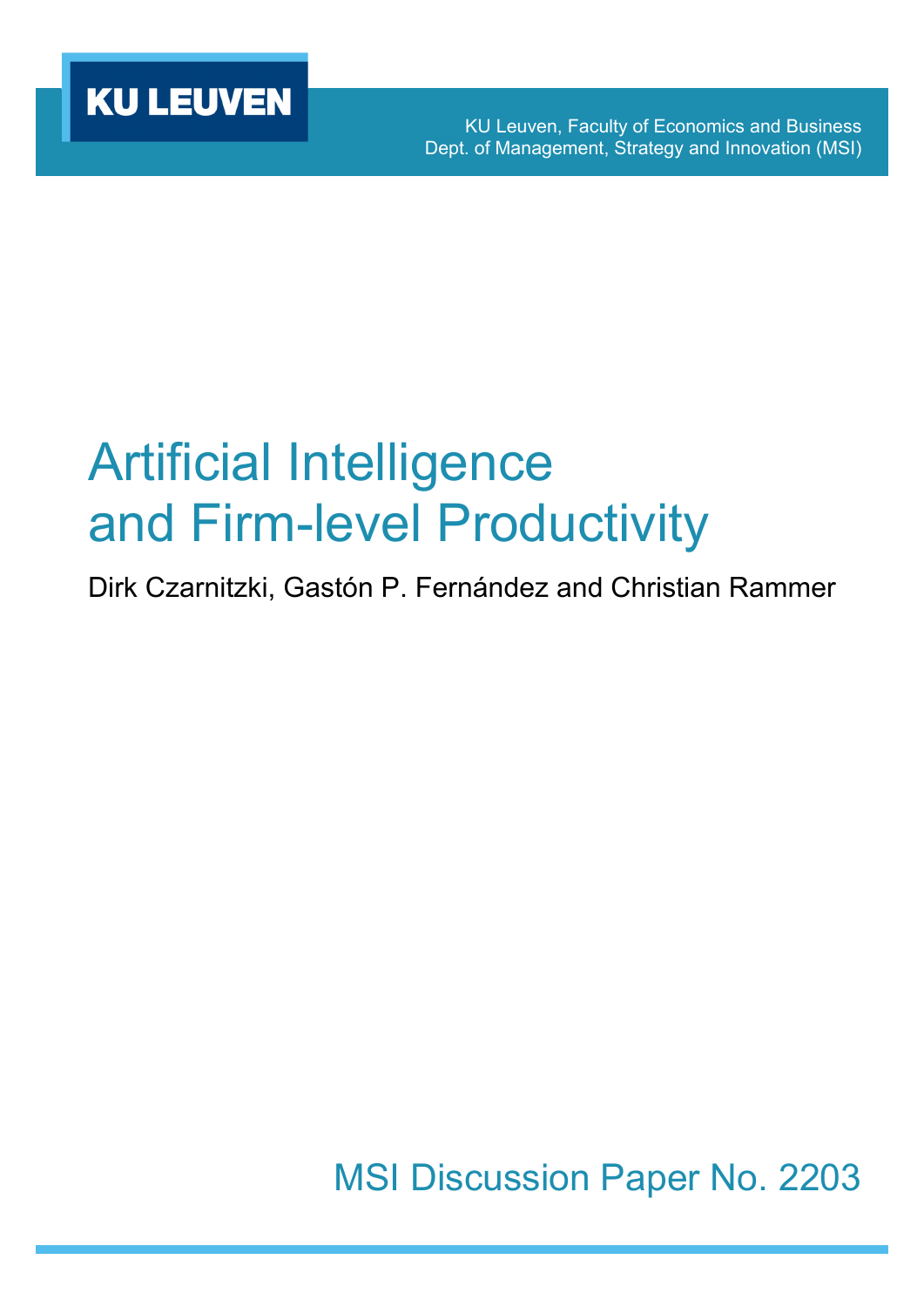## **Artificial Intelligence and Firm-level Productivity**

Dirk Czarnitzki <sup>a,b,c</sup>, Gastón P. Fernández <sup>d</sup>, and Christian Rammer <sup>c</sup>

*<sup>a</sup> Dept. of Management, Strategy and Innovation, KU Leuven, Belgium <sup>b</sup> Centre for R&D Monitoring (ECOOM) at KU Leuven, Belgium <sup>c</sup> Department Economics of Innovation and Industrial Dynamics, ZEW - Leibniz Centre for European Economic Research, Germany <sup>d</sup> Dept. of Economics, KU Leuven, Belgium*

#### February 2022

#### **Abstract**

Artificial Intelligence (AI) is often regarded as the next general-purpose technology with a rapid, penetrating, and far-reaching use over a broad number of industrial sectors. A main feature of new general-purpose technology is to enable new ways of production that may increase productivity. So far, however, only very few studies investigated likely productivity effects of AI at the firm-level; presumably because of lacking data. We exploit unique survey data on firms' adoption of AI technology and estimate its productivity effects with a sample of German firms. We employ both a cross-sectional dataset and a panel database. To address the potential endogeneity of AI adoption, we also implement IV estimators. We find positive and significant effects of the use of AI on firm productivity. This finding holds for different measures of AI usage, i.e., an indicator variable of AI adoption, and the intensity with which firms use AI methods in their business processes.

| <b>JEL-Classification:</b> | 014, 031, 033, L25, M15                                                                                                                                                                   |
|----------------------------|-------------------------------------------------------------------------------------------------------------------------------------------------------------------------------------------|
| <b>Keywords:</b>           | Artificial Intelligence, Productivity, CIS data                                                                                                                                           |
| Corresponding author:      | Dirk Czarnitzki<br>KU Leuven<br>Dept. of Management, Strategy and Innovation<br>Naamsestraat 69<br>3000 Leuven, Belgium<br>Phone $+32$ 478 405 255;<br>Email: dirk.czarnitzki@kuleuven.be |

Acknowledgements: Czarnitzki gratefully acknowledges support by the Flemish Science Foundation (FWO, grant: G077218N)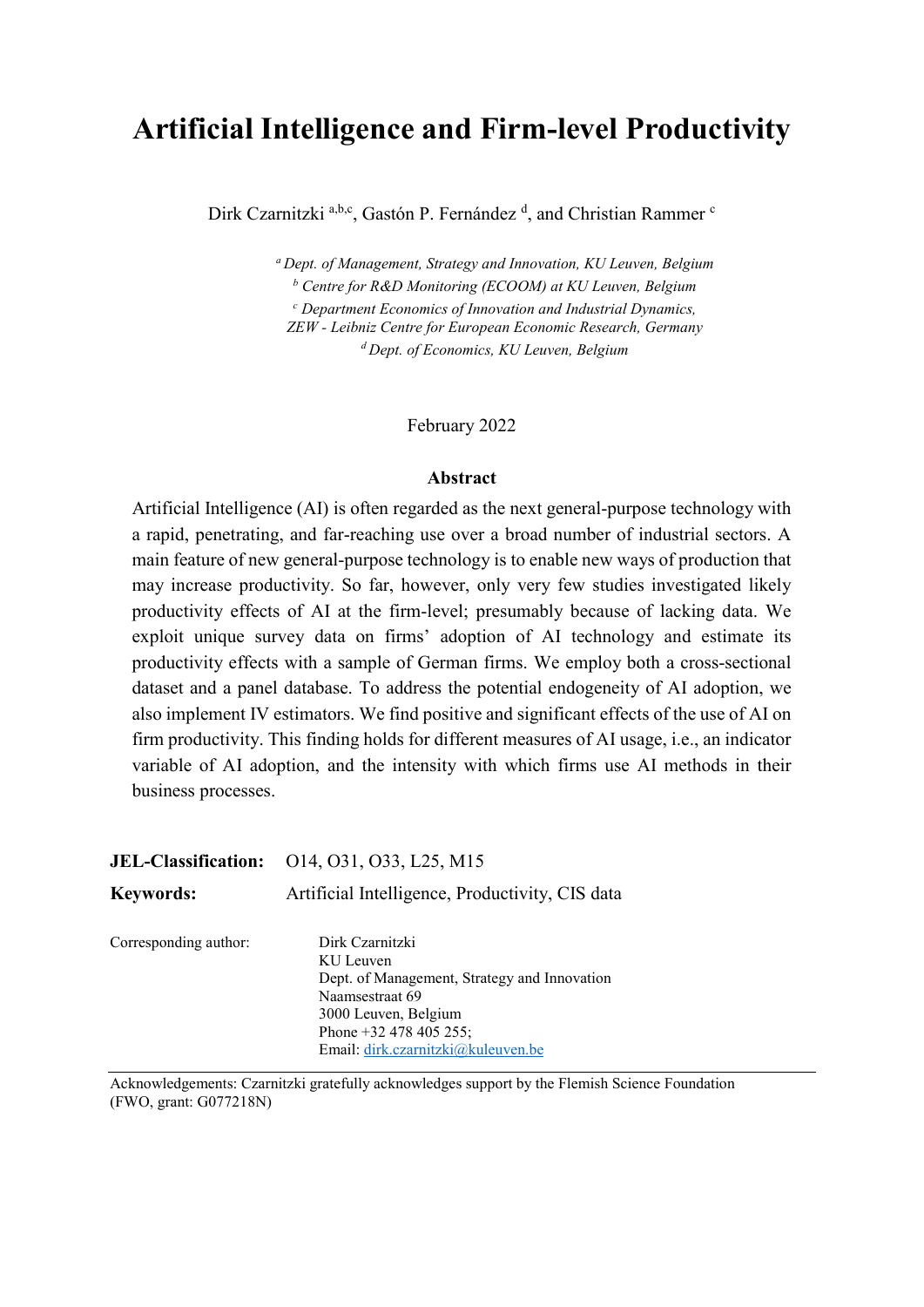## **1. Introduction**

Artificial Intelligence (AI) is often regarded as the next general-purpose technology, with a rapid, penetrating, and far-reaching use over a broad number of industrial sectors (Brynjolfsson et al. 2017; Agrawal et al. 2019a; Nolan 2020). A main feature of general-purpose technology is to enable new and complementary production methods that may increase productivity over time (Bresnahan and Trajtenberg 1995; Bresnahan et al. 2002; Brynjolfsson and Hitt 2003; Cardona et al. 2013). As such, it could be expected that the adoption of AI technologies – especially its machine learning component – by firms enacts new business opportunities, spawns new innovative complementarities, and boosts productivity (Brynjolfsson and McAfee 2014).

In that sense, AI can be regarded as an intangible capital asset that firms may invest into and use to generate output through a production function. For instance, several AI's applications such as autonomous vehicles, voice-recognition and speech/text generating systems, or trained neural networks to optimize business energy consumption, would depict AI's potential to increase firm productivity (Brynjolfsson et al. 2017). Other authors have speculated about how AI-based machine and deep learning techniques may have the capacity to enhance firm productivity through its impact on R&D, innovation, and the generation of new ideas (Aghion et al. 2019; Cockburn et al. 2019). Notwithstanding these optimistic predictions about the transformative power of AI, there are other scholars that are more skeptical. Gordon (2014; 2018) claimed that U.S. productivity growth in the coming decades could be much slower, and that IT, and innovative progress in general, will not have any propeller role on the observed productivity slowdown. Gordon argues that, for the period 2004 to 2014, no concluding evidence on the link between fundamental inventions (e.g., smart phones) and U.S. productivity performance has been presented so far. More recently, the hypothesis that human labor could be automated by super-intelligent computers, leading to a rapid acceleration of a technologydriven growth and productivity increase has been rather rejected. Testing that hypothesis within the context of economic growth, Nordhaus (2021) suggests that AI would have to encompass all human tasks in order to reach such "economic singularity".

Besides this clash of predictions on the role of AI adoption, the debate lacks conclusive and rigorous empirical evidence mainly due to restricted availability of data on AI adoption in the business sector. Recent studies focused on analyzing the impact of AI using patent applications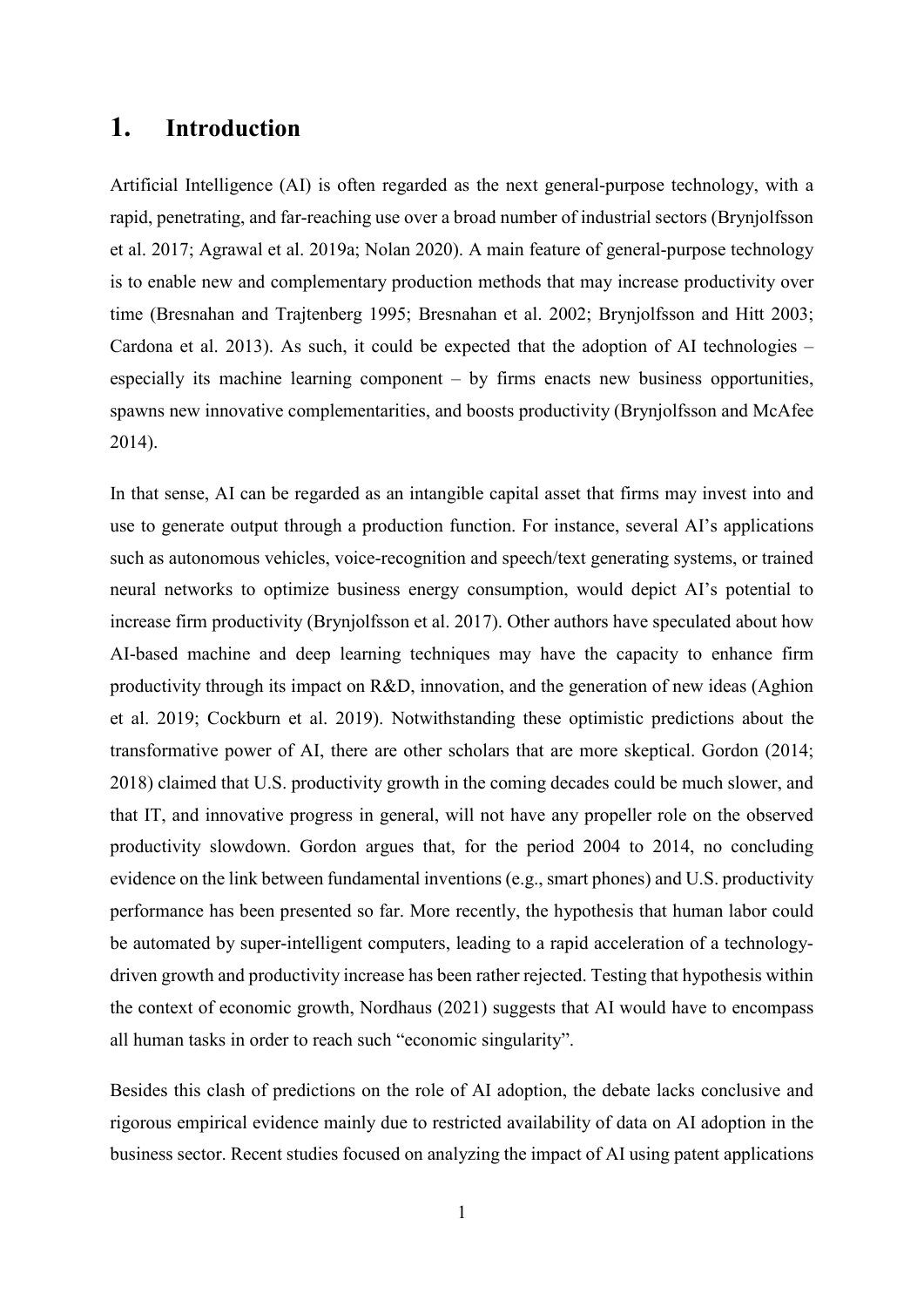and scientific papers related to AI as a main measure of interest (Cockburn et al. 2019; Van Roy et al. 2020; Damioli et al. 2021). However, patent data might provide an incomplete and biased picture of AI's potential effect on productivity since not all AI methods are being patented, and many firms may adopt AI technologies invented by third parties. To analyze the effect of AI on innovative activities and productivity, other studies used data on specific components of AI technologies such as the use of robotics (Graetz and Michaels 2018; Acemoglu and Restrepo 2020) or the use of big data and data-driven managerial decisions (Brynjolfsson et al. 2011; Niebel et al. 2019; Ghasemaghaei and Calic 2019). While these measures represent important elements of AI, they do not account for the entire scope of AI that is used in firms. As stressed by Raj and Seamans (2018), more comprehensive data on the use of AI – especially at the firm level – would be required in order to truly understand the contribution of AI on productivity.

To the best of our knowledge, this is the first paper that addresses this issue in detail by studying the relationship between AI and firm productivity, using data from a representative, large-scale survey that contains rich information on firms' AI adoption. We analyze cross-section as well as panel data from the German part of the European Commission's Community Innovation Survey (CIS). Differently to the standard CIS, the German innovation survey for the reference year 2018 included specific questions on the adoption of AI which covered all types of AI methods that can be used in a firm as well as all kinds of business areas where AI may be applied (see Rammer et al. 2021 for more details). This data provides an ideal base for investigating productivity impacts of the entire diversity of AI applications in firms.

The main findings of this paper are in line with the notion that AI is a productivity-enhancing technology. We find positive and significant effects of the use of AI on firm productivity. This finding holds for different measures of AI usage, i.e., an indicator variable of AI adoption, and the intensity with which firms use AI methods in their business processes. The general positive effect of AI on firm productivity also holds both for sales-based and value-added based productivity measures. In addition, our instrumental variables results suggest a potential direct relationship between the use of AI and productivity that is significantly higher in magnitude than our reduced-form results.

The rest of the paper is organized as follows. Section 2 relates this work to previous studies linking artificial intelligence and productivity. Section 3 presents our theoretical framework and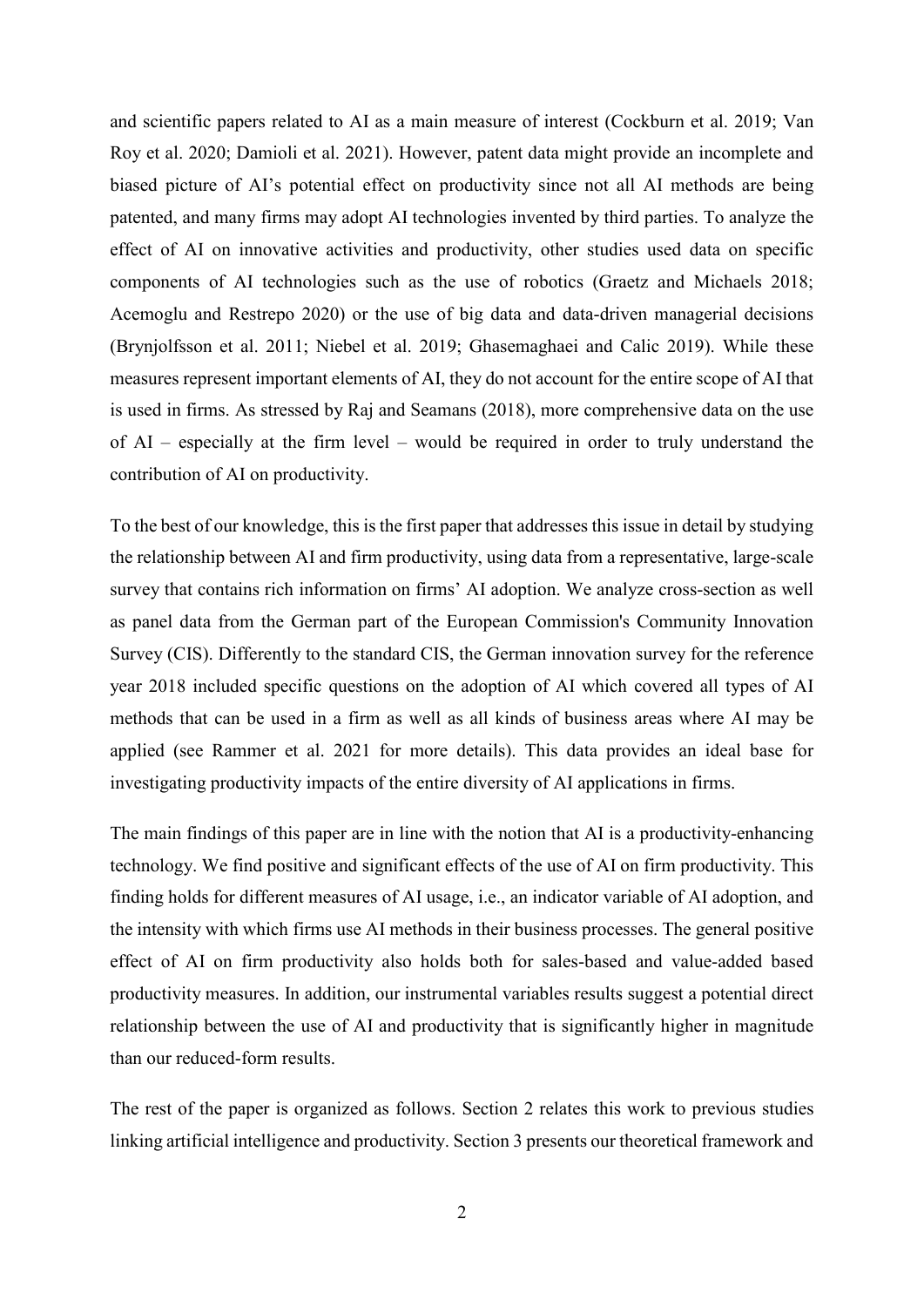the empirical model. Section 4 describes the data and model variables while Section 5 contains the results of our empirical analysis, including several robustness checks. Finally, Section 6 discusses the findings and identifies further research questions.

## **2. Artificial Intelligence and Productivity**

#### *AI as a productivity-enhancing technology or faltering innovation?*

There are several potential channels by which AI can propel firm productivity. For example, machine learning advances have encouraged cheaper and better predictive analyses allowing the full automation of tasks (e.g., self-driving vehicles), larger access to new relevant knowledge and data that can be combined to produce new ideas and know-how, and the generation of new innovations (Agrawal et al. 2019a; Agrawal et al. 2019b; Cockburn et al. 2019). As shown by Aghion et al. (2019) at a conceptual level, AI is an additional input in a firm's production process that can potentially change firm performance due to its effect on the generation of new ideas and technologies, and because it would become handy in solving difficult problems. According to Brynjolfsson et al. (2017), AI should be treated as an additional intangible capital in the production function of firms as the expansion of investment in AI technology may increase productivity similarly to other types of factor inputs. The effective use of AI technologies would result in additional intangible assets such as datasets, firm-specific human skills, and establishing new firm processes. As for other new technology, productivity impacts of AI technologies may not be observed right after its implementation but with some time lag only (Brynjolfsson et al. 2017) as firms may have to adopt other processes and invest in complementary assets in order to fully leverage the productivity enhancing potential of AI (Tambe et al. 2020).

Opposite to this strand of the literature, other economists have flagged the observed slowdown of productivity growth (Gordon 2014; 2018) and adopt a rather modest view on the transformative role of new (digital) technologies such as AI. Their arguments range from the notion that new ideas within firms are increasingly difficult to develop (Bloom et al. 2020) to the possible social, physical, and institutional constraints for accessing knowledge and data that are key for effectively exploiting AI techniques in business processes (see Agrawal et al. 2019b for a discussion).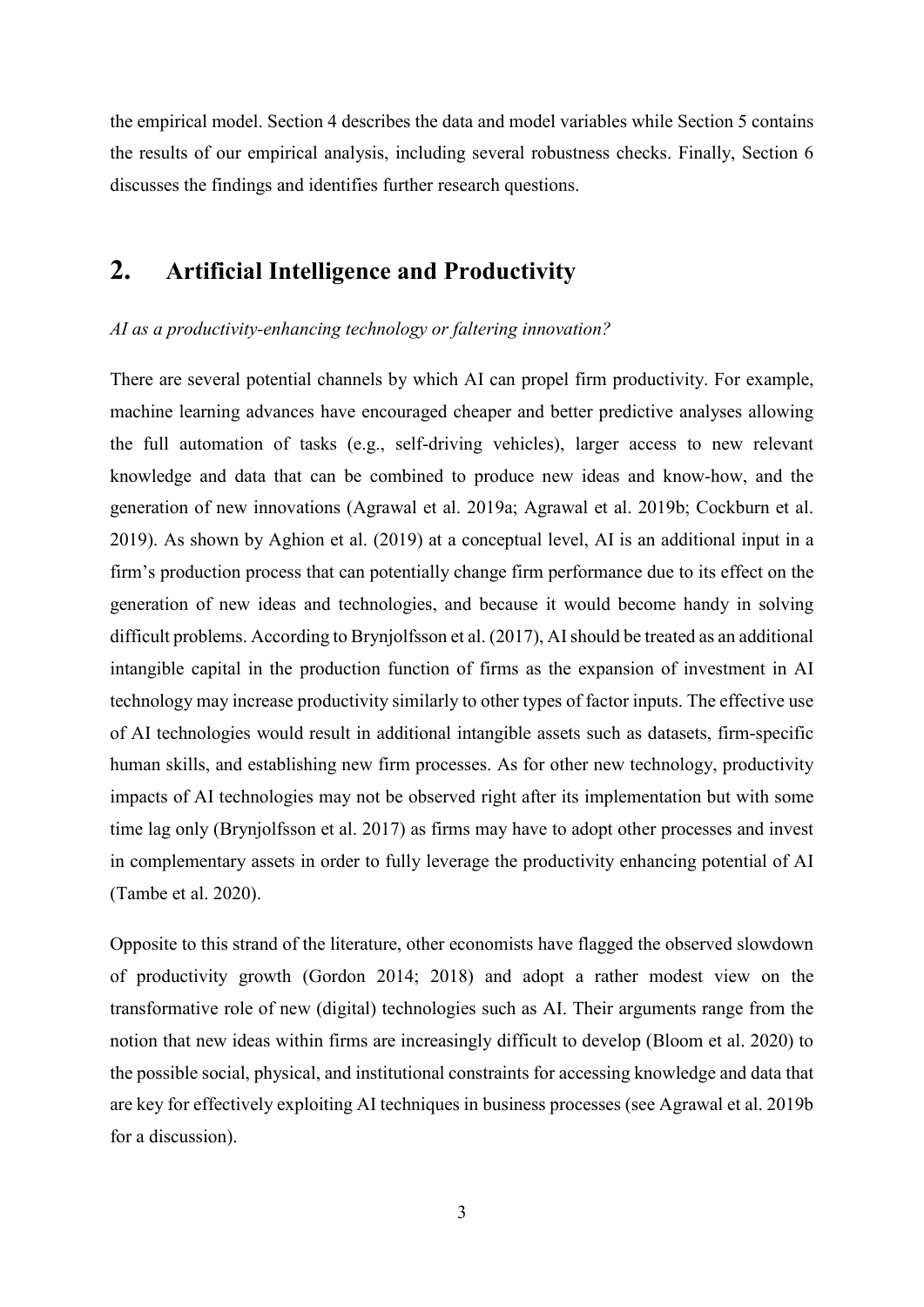Nonetheless, as claimed by Raj and Seamans (2018), until now there has not been a database available at the firm level that allows a rigorous study of the role of AI on productivity outcomes. Brynjolfsson et al. (2017) stressed the limitations of the currently available AI data and called for more comprehensive firm-level data on AI use. In that context, the literature reported above is rather speculative because it fundamentally lacks empirical evidence supporting either view. In the absence of measures that would cover the entire variety of AI use in firms, empirical research has so far mainly focused on three areas or approaches: (i) industrial robots and automation of tasks; (ii) patents or scientific publications related to AI; and (iii) datadriven managerial decisions or the use of big data.

#### *AI, Robotics, and productivity*

In a pioneering paper, Graetz and Michaels (2018) analyzed industry-level data on industrial robots from the International Federation of Robotics (IRF) for six different countries from 1993 to 2007. These authors showed that country-industry pairs with a larger expansion in robot density were associated to larger benefits in labor productivity. Focusing on the German economy, Dauth et al. (2017) found that at the aggregate level the industrial use of robots enhances labor productivity. More recently, relying on the same IRF data, Acemoglu and Restrepo (2020) showed that the penetration of robots for different time periods had a positive effect on industry value added measures. Other studies analyzing the impact of industrial robotics at the aggregate level on productivity measures include, e.g., Humlum (2019) who estimated a structural model of firm's robotics adoption and found that firms expand the produced output when they embrace industrial robots (see also Stiebale et al. 2020 and Acemoglu et al. 2020 for further evidence).

Closely related, there is a strand of literature that focuses on the idea that technologies associated with AI (e.g., automatic guided vehicles or industrial robots) have the potential to automate tasks that are currently done by humans, and thus, possibly affect the labor market and productivity outcomes. For instance, Frey and Osborne (2017) used detailed information about tasks and occupations and estimated that around 47% of the U.S. jobs were in high risk of automation given recent advances in computerization and machine learning methods (e.g., data mining or machine vision). According to the authors, for example, "telemarketers", "cargo and freight agents", or "watch repairers" would be at a dramatically high risk of automation whereas "recreational therapists" or "nutritionists" would be on the opposite extreme (see also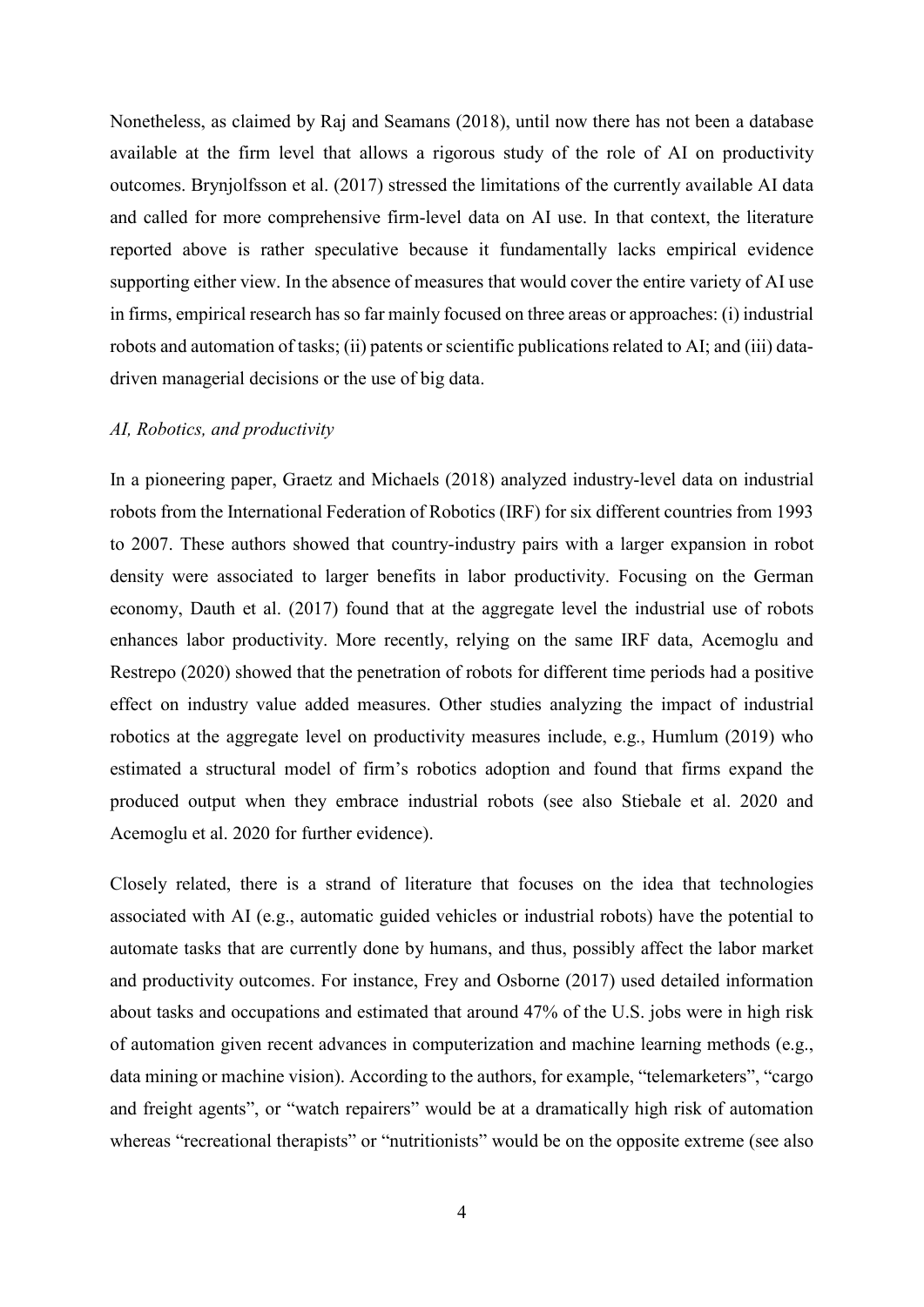Arntz et al. 2016). In a similar approach, Felten et al. (2021) classified industries with respect to their AI exposure (AIIE) based on expert assessments. They find highest AIIE scorings for financial services, legal, accounting and consulting services, and IT services, while the AIIE scores are rather low for most manufacturing industries except electronics.

In accordance with the framework developed by Acemoglu and Restrepo (2019a), AI-related or automation technologies could generate a strong displacement effect that may reduce the demand for labor, wages, and employment, and hence, contracting the share of human labor in national income. Notwithstanding, labor demand could either be expanded in those industrial sectors which are being automated or, alternatively, change the task content reinstating labor in a different and new way and generate a countervailing effect from automation that may boost productivity (see, e.g., Acemoglu and Restrepo 2019b for an empirical decomposition of these effects). However, not all robots or automation technologies are directly based on AI, and thus, this strand of the literature might not be strictly identifying the direct effect of AI adoption on productivity. In fact, as noted by Raj and Seamans (2018), the physical nature of robots, which make them a tangible capital asset easy to measure and track, on top of the availability of public data (e.g., IRF data on industrial robotics), have retained the attention on this area of most of the existing empirical work.

#### *AI-related innovation and productivity*

<u>.</u>

There is another body of work attempting to identify the impact of AI technologies through patent data. In general, patents are a relevant driver for productivity growth and performance of firms. For example, Van Roy et al. (2020) analyzed the economic performance of European firms patenting on AI (i.e., "AI inventors") for the period 2000-2016. Using a keyword-based method for identifying AI patents<sup>[1](#page-6-0)</sup>, the authors found a significant growth of annual sales in AI inventors with at least one granted patent – especially SMEs – compared to firms with only non-granted AI patent applications. Another recent study investigates the impact of patents associated to the so-called "Industry 4.0" technologies, which would include AI-methods, on the economic performance of firms. Behrens and Trunschke (2020) employed a panel dataset of German firms and found that the marginal effect of an additional "4.0 patent" would increase

<span id="page-6-0"></span><sup>1</sup> See Table 1 in Van Roy et al. (2020) for multiple methods usually used by the literature to identify AI patents.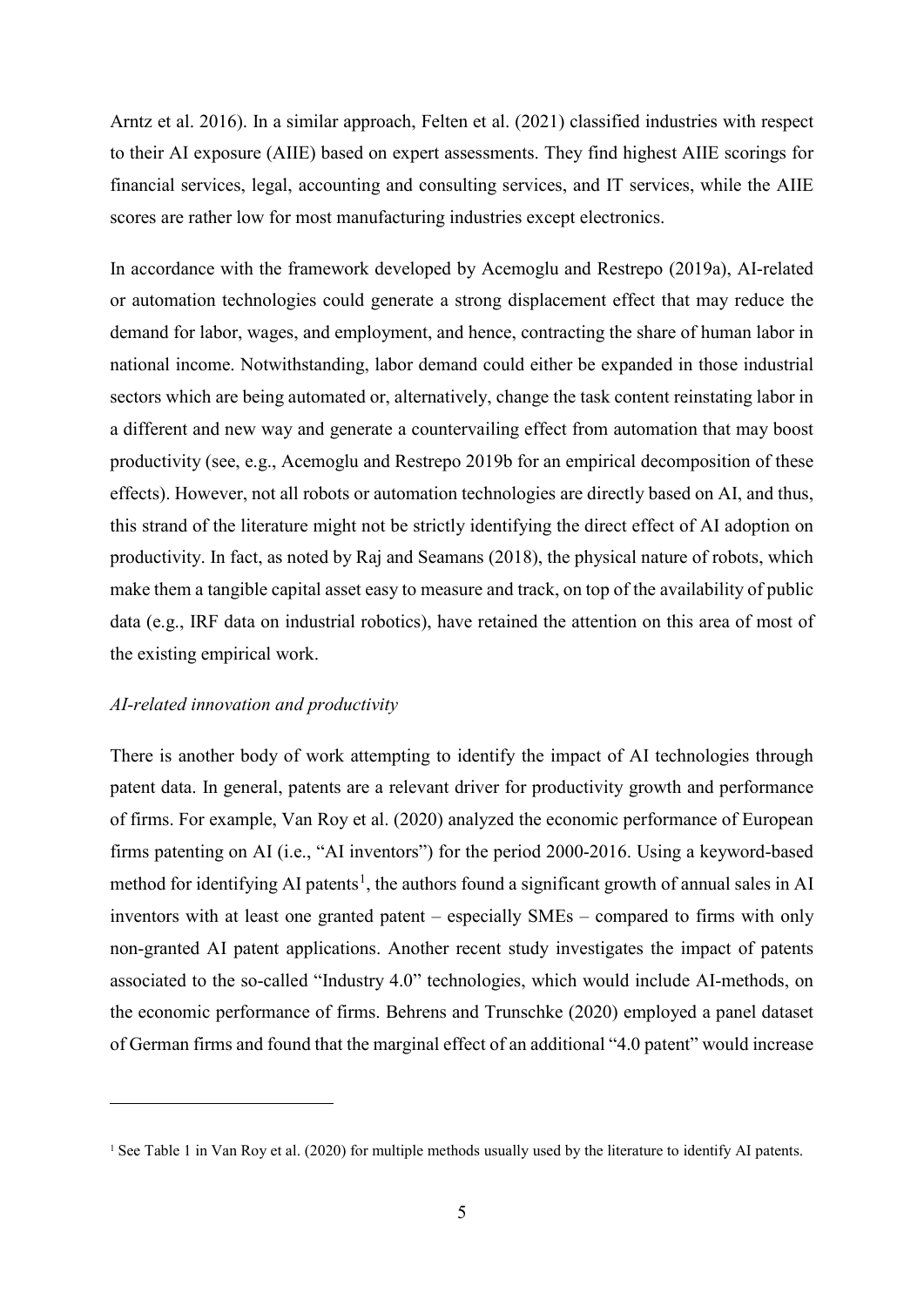firms' sales by 8.3%, which diminishes by firm size. Further studies analyzing the contribution of AI adoption on firm performance using patent information are De Prato et al. (2018), Cockburn et al. (2019) and Damioli et al. (2021).

#### *AI, Big Data in the business, and productivity*

A further group of papers study the impact of data-driven decisions or the use of big data on firm performance. AI-related methods such as machine learning algorithms and deep neural networks are usually used to analyze the ever-increasing amount of data that firms use and produce as part of their business activities (Taddy 2019). Given the essential role of data for AI technologies, many scholars looked on the impact that the use of big data might have on firms' decisions and performance. Brynjolfsson et al. (2011) analyze the impact of managerial decision-making based on big data on U.S. firm productivity for the period 2005 to 2009. They show that firms adopting data-driven decisions are more productive than competitors that do not use big data methods. More recently, Niebel et al. (2019) employed representative data of German manufacturing and services firms to analyze the effect of big data use on innovation performance such as the sales shares of new products. They show that the use of big data is related to a higher propensity and intensity to innovate (see Ghasemaghaei and Calic 2019 and Lozada et al. 2019 for related works). Notwithstanding the close relationship between big data and AI, not all big data analyses involve the development and adoption of AI, nor do the different varieties of AI applications in firms necessarily involve big data analysis.

In this paper, we aim to extend the empirical evidence about firm-level productivity impacts of AI in three ways. First, we cover all types of AI methods and technologies used for any kind of production process or output, overcoming the limitations of existing studies which focused on specific AI-related technologies such as robotics or big data use. Secondly, we consider all types of active use of AI in a firm, regardless of whether the AI technology was developed by the AI using firm or by others. By covering also the adoption of AI, we extend existing studies that focused on the development of novel AI technologies as indicated by patents. Thirdly, we analyze the role of how intensively a firm is using AI, by developing a measure of the breadth of AI use in a firm, i.e., the variety of different AI methods employed in different AI application areas.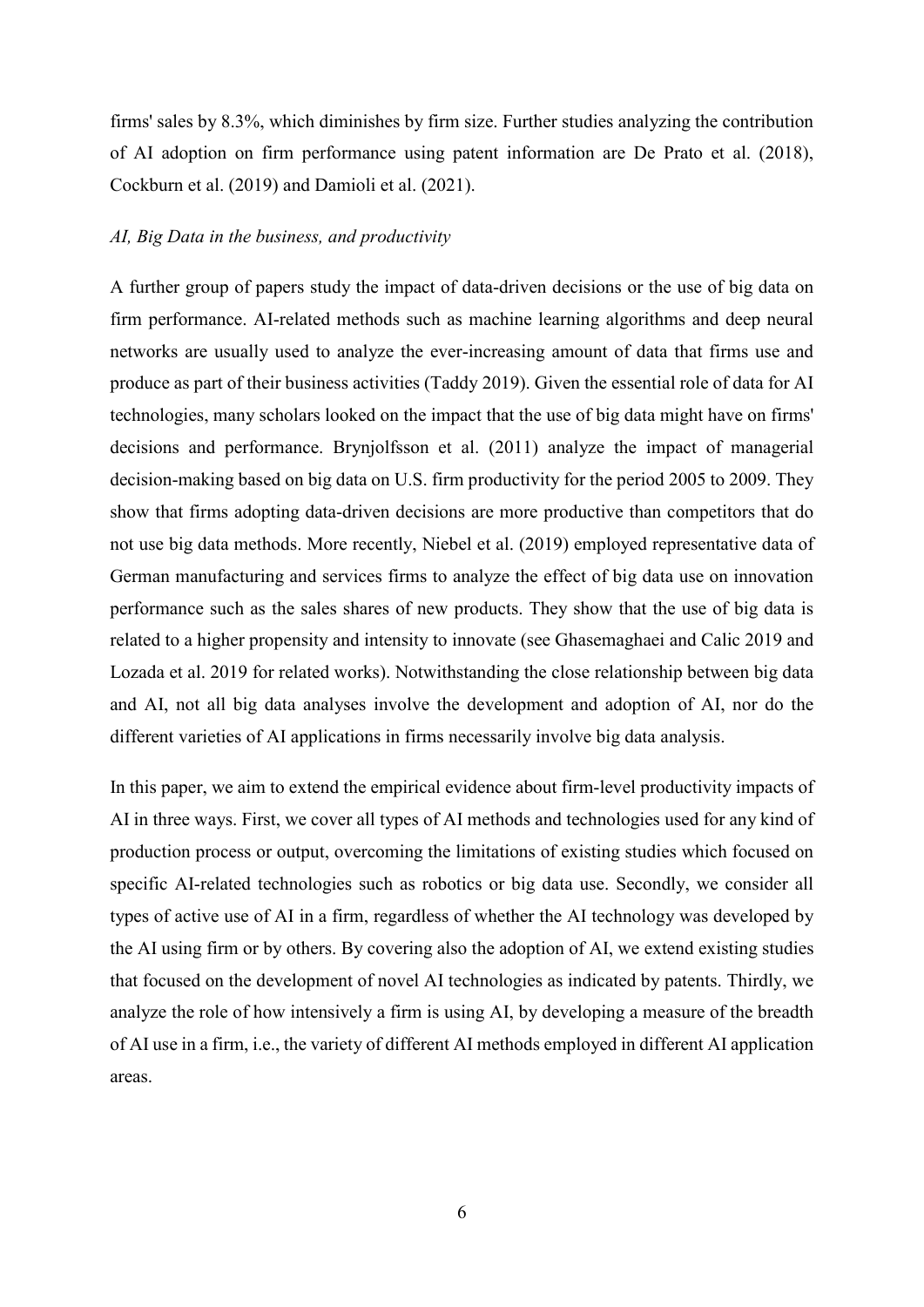## **3. Empirical Framework**

We follow the standard approach to analyze firm productivity by linking inputs and outputs within a production function approach (Berndt 1991).<sup>[2](#page-8-0)</sup> The production function (*f*) of firms describes the association between a firm's output (Y), measured by annual sales, and total factor productivity (*A*) as well as a set of inputs, such as capital (*K*), labor (*L*), and intermediate inputs such as materials, energy and purchased services (*M*). We will accommodate this framework and add an additional input to the production function that represents AI adoption (*AI*). This approach is similar to previous studies analyzing the role of IT or innovation technologies on firm's productivity. For instance, Brynjolfsson and Hitt (2003) estimated a production function with a firm's computer capital stock as an additional production input.<sup>[3](#page-8-1)</sup> Assuming that AI is a sort of intangible asset that is accumulative and depreciable, and that firms can employ to generate output (Brynjolfsson et al. 2017), the production function for firm *i* in period *t* is defined as

$$
Y_{it} = f(A_{it}, K_{it}, L_{it}, M_{it}, A I_{it})
$$
 with  $i = 1, ..., N$ .

For simplicity, we assume that the functional form of the production function follows a fourinput Cobb-Douglas form as

$$
Y_{it} = A_{it} K_{it}^{\alpha_k} L_{it}^{\alpha_l} M_{it}^{\alpha_M} A I_{it}^{\alpha_{ai}},
$$

or, equivalently,

-

$$
lnY_{it} = lnA_{it} + \alpha_k lnK_{it} + \alpha_l lnL_{it} + \alpha_m lnM_{it} + \alpha_{ai} lnAI_{it},
$$

<span id="page-8-0"></span><sup>2</sup> See Bartelsman and Doms (2000) and Syverson (2011) for literature reviews on studies analyzing the determinants of firm's productivity.

<span id="page-8-1"></span><sup>&</sup>lt;sup>3</sup> Stiroh (2005) and Draca et al. (2006) provide surveys of studies considering IT technologies in firm's production functions. In a recent survey, Abrardi et al. (2021) review studies that consider AI as a new input of production.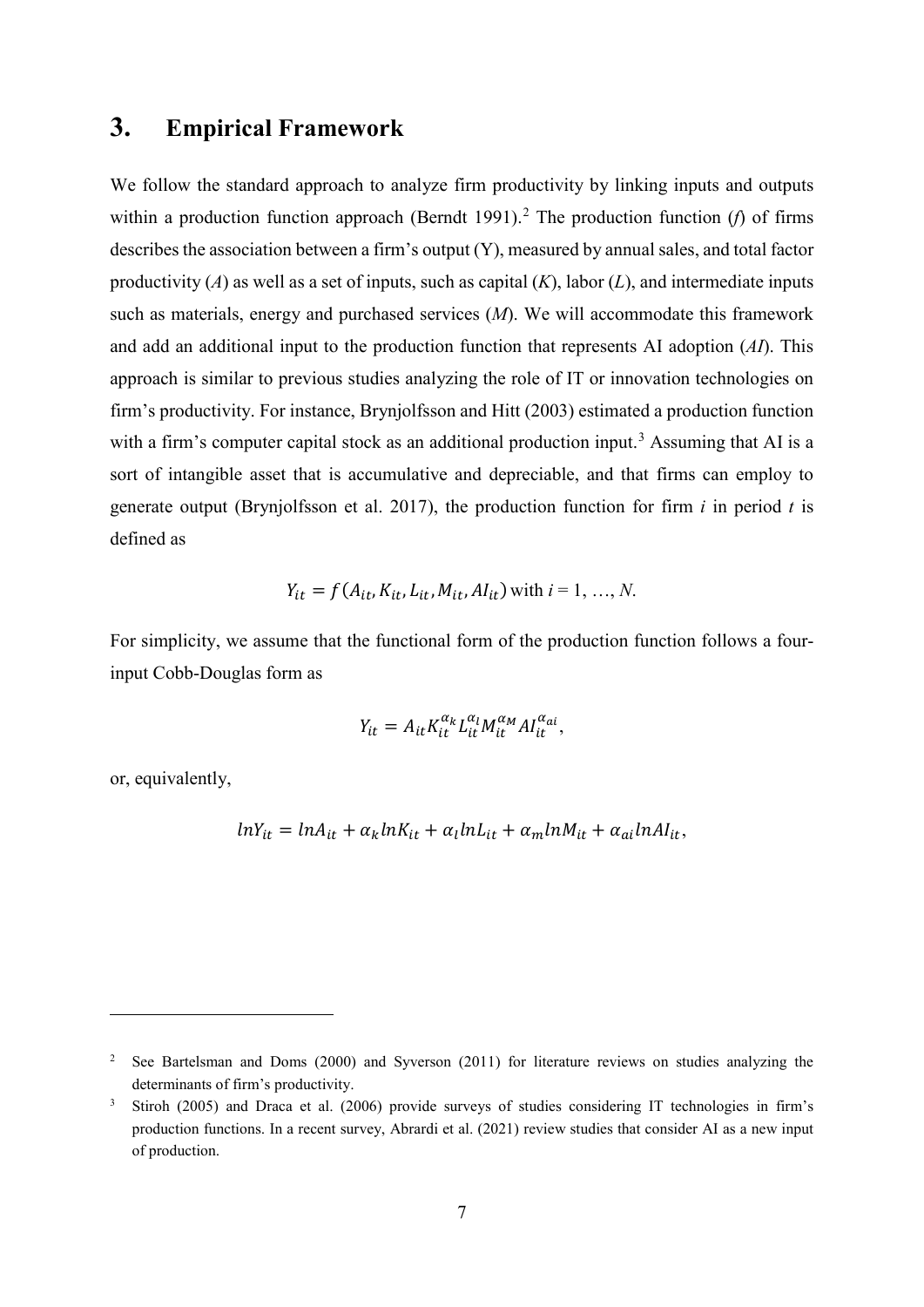where  $\alpha_k$ ,  $\alpha_l$ ,  $\alpha_m$ , and  $\alpha_{ai}$  are unknown parameters to be estimated. The term *A*, the total factor productivity (TFP), accounts for variations in productivity that are not due to observed inputs but that operate through the production function (Syverson 2011).

In order to get an empirical equation that can be estimated, we introduce stochastic disturbances, which represent random, nonsystematic shocks when firms seek to modify the amount of inputs employed to reach the necessary requirements for profit maximization (Zellner et al. 1966). Thus, for firm *i* in period *t*, we have the following estimable equation

$$
lnY_{it} = \lambda_i + \alpha_k lnK_{it} + \alpha_l lnL_{it} + \alpha_m lnM_{it} + \alpha_{ai} lnAI_{it} + X_{it}\beta + \varepsilon_{it},
$$

where  $\lambda_i + X_i \beta + \varepsilon_i = ln A_{it}$ ,  $X_{it}$  is a matrix of firm's characteristics that are described below,  $\lambda_i$  is a firm-specific time-invariant productivity term, and  $\varepsilon_{it}$  is a random, unobserved error with mean zero. The coefficient of interest is  $\alpha_{ai}$ , the ceteris paribus impact of AI adoption. Of course, we could conceptually also consider that AI is not a factor input but that it rather affects to total factor productivity, and would thus be included in the term *lnA.* We would arrive at the same equation to be estimated.

In the literature on production function estimation it is commonly hypothesized that the firmspecific term  $\lambda_i$  is known to the firm but unobserved to the researcher, and that the firm chooses its factor input optimally based on its knowledge of  $\lambda_i$  which gives rise to an endogeneity concern in econometric estimations. Several approaches have been suggested to overcome that problem. Among others, the most prominent examples are the works of Olley and Pakes (1996), Levinsohn and Petrin (2003), Ackerberg et al. (2015), and most recently Gandhi et al. (2020).

Unfortunately, our data do not allow the application of the most commonly used estimator, as our main database is a cross-section of surveyed firms. We therefore have to limit the current analysis to simpler estimation techniques but offer a number of variations of the specification and conduct robustness test to the extent possible with the current database. In particular, we estimate the following models:

1. Our base models are cross-sectional OLS regressions where we use a dummy variable indicating whether a firm uses any AI technology in its production along with the factor inputs *K*, *L*, and *M*. We have to introduce the restriction that  $\lambda_i = \lambda_0 \forall N$ , but use a number of controls, *X*, to mitigate possible endogeneity concerns arising from omitted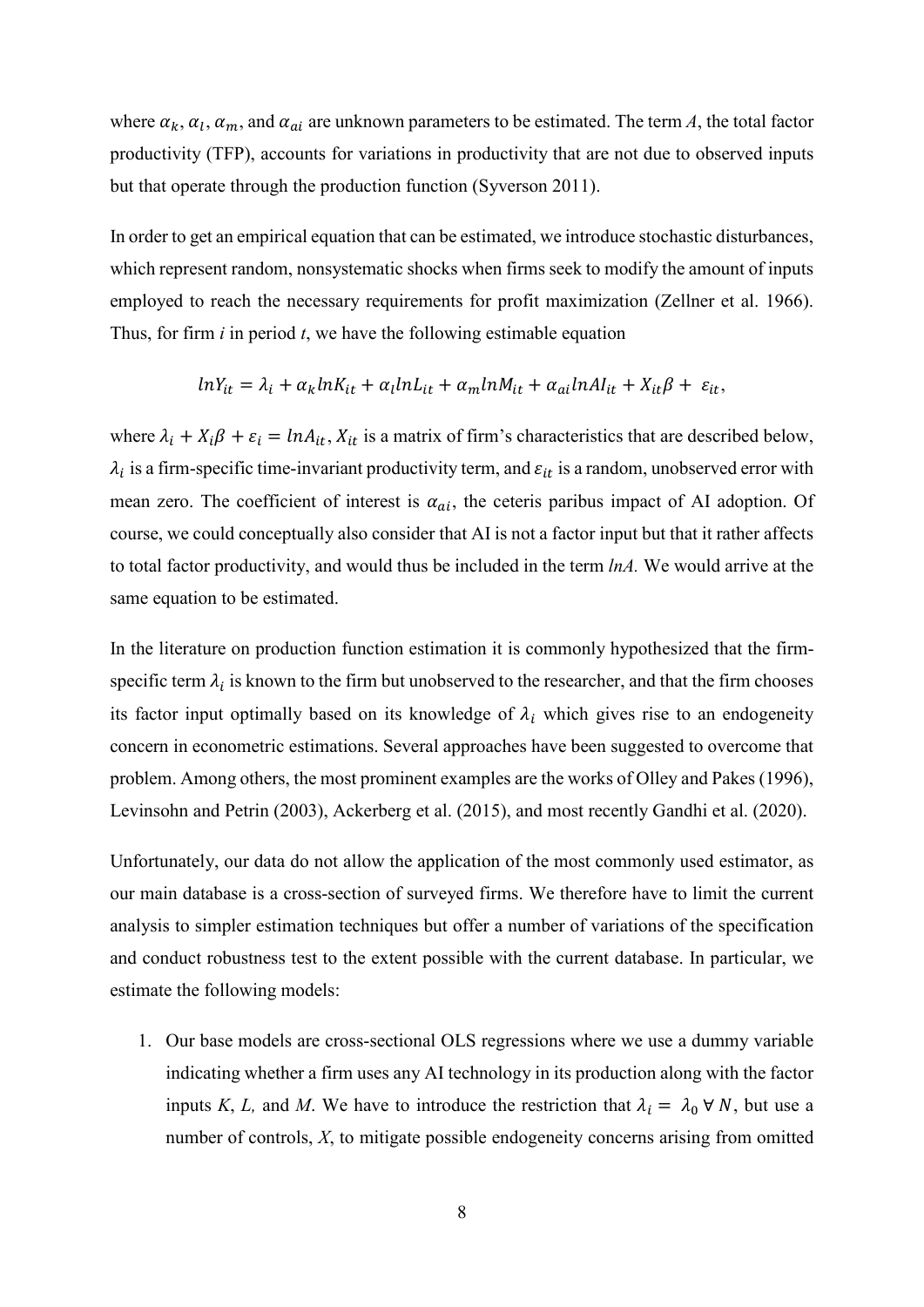variable bias and unobserved heterogeneity, such as industry dummies, firms' age, and variables on general innovation activity. The variables are described in detail in the subsequent data section.

- 2. We run IV regressions (2SLS) where we instrument the AI variable to address the concern that the more productive firms are those investing in AI. Unfortunately, our database is not rich enough to also instrument the common factor inputs *L*, *K,* and *M*.
- 3. We implement an entropy balancing procedure as a further approach to address bias due to unobserved heterogeneity. This method divides the sample into treated firms (i.e., AI adopters) and control firms (i.e., non-AI adopters) and attaches a unit weight to each firm based on an entropy balancing on the covariates' sample moments (see Hainmueller 2012). This procedure helps to maintain relevant information in the preprocessed firms by allowing the weights to change smoothly across observations.
- 4. In order to further address the concern of unobserved heterogeneity, we constructed a very small panel with  $T = 2$ , such that we can estimated the production function in first differences, i.e., we regress  $\Delta lnY$  on  $\Delta lnL$ ,  $\Delta lnK$ ,  $\Delta lnM$ , and the AI dummy variable. The firm-fixed effect  $\lambda_i$  is thus accounted for by first-differencing. We run both OLS and IV regressions, where we instrument the AI dummy in the latter. As the AI dummy is just available from one cross-section of the survey, we cannot take the first difference though. We have to modify the interpretation slightly: in the first-difference fixed effects regression, the AI dummy is assumed to approximate that the firm invested into AI in the recent period rather than interpreting the dummy as a stock. The investment assumption is plausible as most AI using firms have only recently started to develop or adopt this technology. If they thus indicated in the survey that they have been using AI in the recent three-year period, it is also likely that they invested.
- 5. We offer a number of robustness tests of the specifications described above.
	- a. Instead of the AI dummy variable, we will also use an AI index that measures the intensity of AI use in the firm.
	- b. Instead of using sales as output variable, we also use value-added (and then omit *M* from the right-hand side of the production function).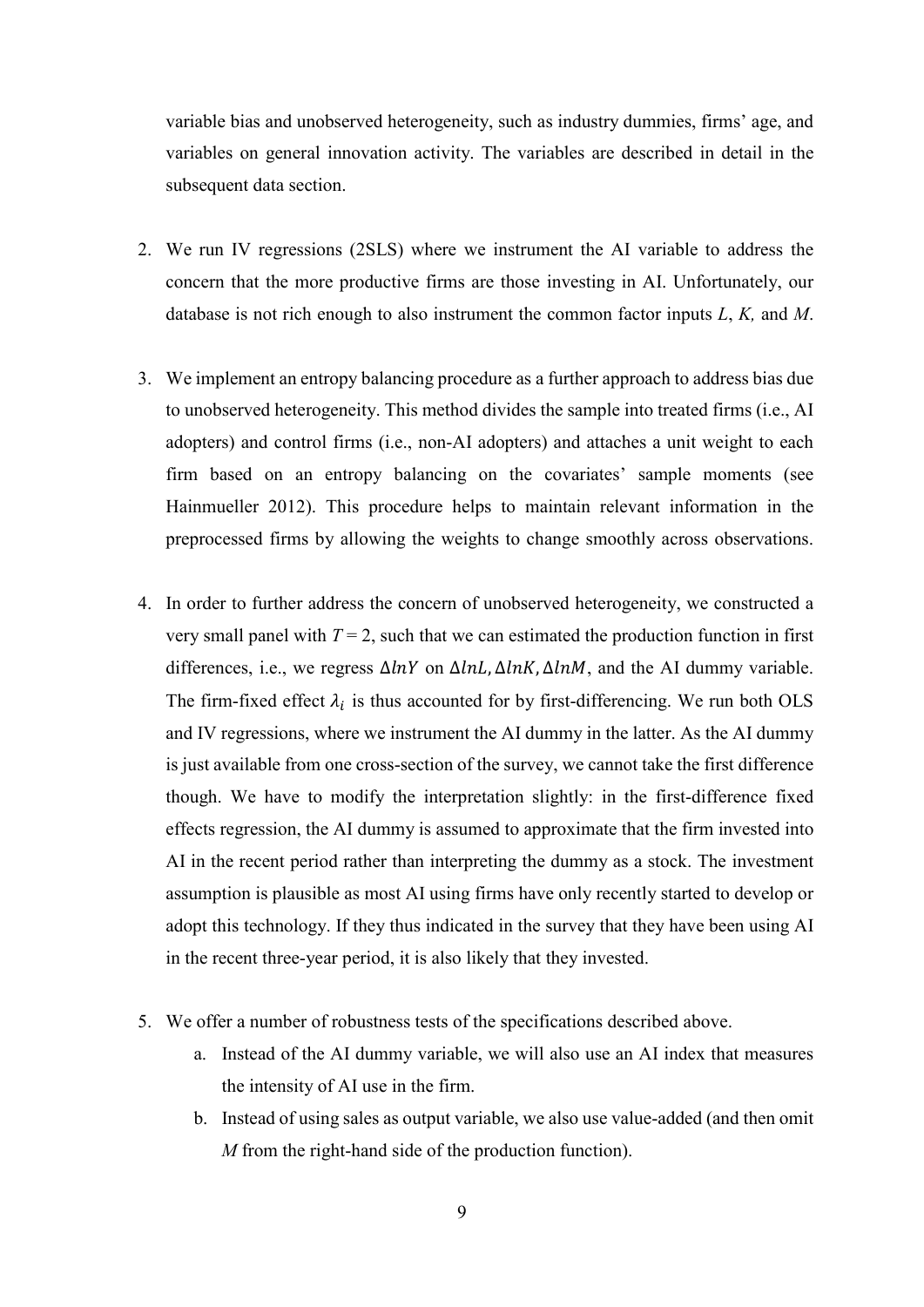c. For a sub-sample, we can control for accumulated, past investments that firms have made into their general IT architecture.

## **4. Data**

#### *Data source*

We use cross-section as well as a panel data of firms taken from the German contribution to the Community Innovation Survey (CIS) of the European Commission. Differently to other national innovation surveys, the German survey is designed as a panel survey and conducted every year, called 'Mannheim Innovation Panel' (MIP, see Peters and Rammer 2013 for more details). The information collected is representative for all firms in Germany with at least 5 employees in manufacturing, mining, utilities, and business-oriented service sectors (wholesale trade, transportation, financing and insurance, information and communication, professional, scientific, technical, administrative and support services). The MIP follows the methodological guidelines of the CIS as laid down by the Statistical Office of the European Commission (Eurostat) in terms of sampling, data processing, and quality control. The survey is based on a stratified random sample. Data is collected through a standardized questionnaire that can be answered both on paper and online. The response rate of the MIP is between 25 and 35%. A likely bias among responding firms is analyzed through an extensive non-response survey (see Peters and Rammer 2013).

#### *AI variables*

In the survey for the reference year 2018, the questionnaire included questions on the use of AI which were not included in any other national CIS. One question asked in a matrix format whether a firm employs AI methods (distinguishing methods related to language understanding, image recognition, machine learning, knowledge-based systems) and in which application areas the method is used (distinguishing products/services, process automation, customer interaction, data analytics, and any other area). AI use includes both in-house developed AI technology and AI technology developed by others and adopted by the firm. Any firm that has developed or adopted at least one AI method by 2018 is considered as an AI user (*AI*). In addition, we use the matrix information to construct a measure of AI intensity (*AIint)* that corresponds to the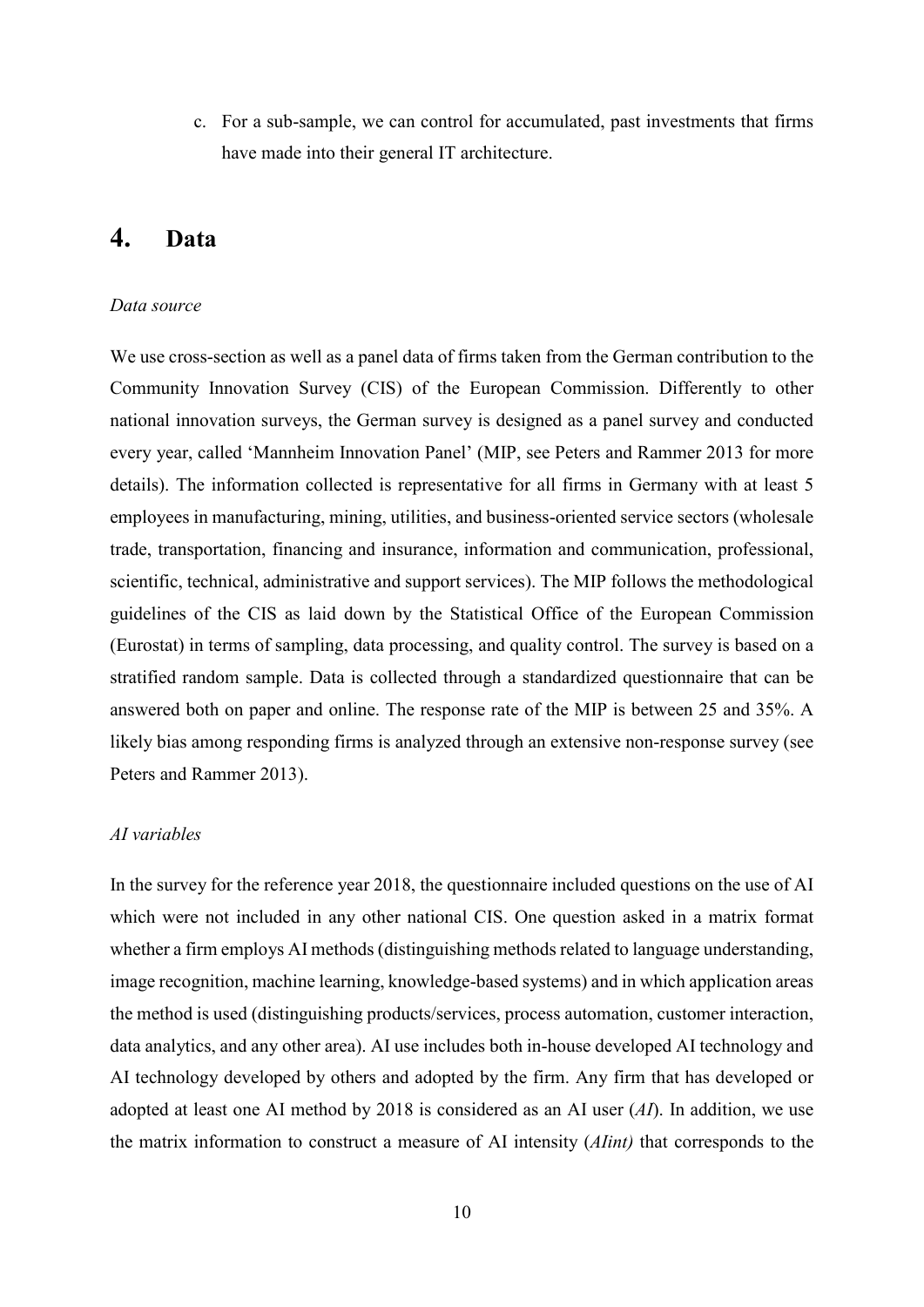sum of different AI methods and AI application areas used divided by the maximum number of 20 (as there are 4 methods and 5 application areas). As shown in [Table 1,](#page-12-0) our cross-sectional sample contains 5,849 firms out of which 409 can be classified as AI users, i.e., about 7%. Among the AI using firms, the average value of our AI intensity variable amounts to 12.9%, i.e., the average firm used 2.5 out of the 20 possible combinations of AI technology and areas of application.

#### *Other variables in the production function*

Inputs to the production function are measured by the natural logarithms of employment (*lnEMP*), intermediate inputs such as material, energy and purchased services (*lnMAT*), and tangible assets (*lnCAP*). Output is measured by annual sales (*lnSALES*) and alternatively by value added, i.e., sales minus intermediate inputs (*lnVA*). As mentioned, we also estimate a first-differentiated fixed-effects production function, denoting the first difference as Δ*lnSALES, ΔlnVA, ΔlnEMP, ΔlnMAT,* and *ΔlnCAP*.

<span id="page-12-0"></span>In order to separate a likely productivity effect of AI from possible effects of other innovative and technological activities of the firm, we allow the TFP term, *A*, to vary with some further firm-specific variables *X*. First, firms that perform R&D on a permanent basis may obtain higher TFP levels than non-R&D-performers, or firms that conduct R&D only occasionally, reflecting their higher capacity to absorb and use relevant external knowledge (Cohen and Levinthal 1989). We thus include a dummy, *RDCON,* which equals 1 if the firm is performing R&D on a continuous basis. Besides inventions that may result from own R&D, firms may also benefit from supplier-induced innovation, i.e., they employ new or improved technology embedded in newly acquired machinery or equipment in their production process. The variable *TECHIMP* equals 1 if the firm has adopted, during 2016 to 2018, new or improved production technology relative to their machinery and equipment that has been used prior to the survey period (i.e., before 2016). As further explanatory variable, we use the natural logarithm of a firm's age (*lnAGE*). It could be expected that more mature firms had more opportunities to optimize their production more than younger firms and therefore achieve higher TFP, all else constant. Industry dummies control for unobserved TFP variation across sectors that are not yet captured by any of the structural variables described so far. In the panel fixed effects regressions, unobserved TFP heterogeneity is captured by firm-specific effects.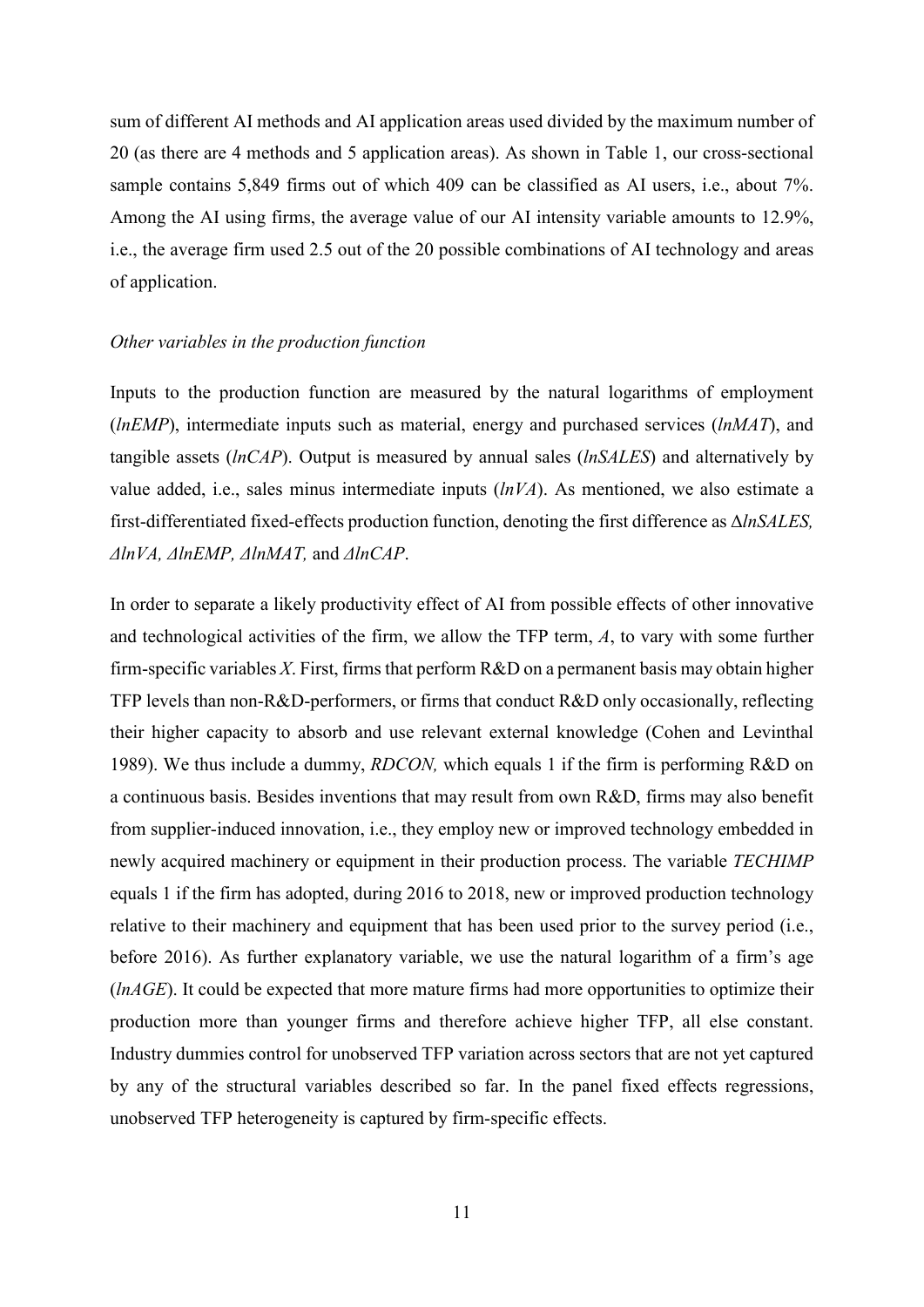See Table 8 in the Appendix for further information regarding industry categories considered and the corresponding number of AI using firms and non-AI users per industry.

#### *Endogeneity of AI*

When extending the methodological application from cross-sectional OLS regressions to IV regressions in order to address the potential endogeneity of AI, we obviously need instrumental variables. There are several ways in which the impact of AI on productivity might be biased due to an endogenous (non-random) nature of the decision to employ AI methods. First, firms could decide to implement AI technologies as a consequence of higher profits or larger available economic resources. In this case, a firm's productivity level might drive the decision to use AI. Secondly, given the data at hand, omitted covariates not included in our estimated specifications might be correlated with the use of AI, leading to estimates that could be biased. For example, AI investment decisions might be associated to broader digitalization efforts of a firm or to general expansion of a firm's technological infrastructure.

We therefore need a set of instruments that must be correlated with AI usage, but not with unobserved productivity shocks. The following instruments were considered in the estimation process. First, as the MIP questionnaire also collected information on the year of first use of AI by the firms, we construct a measure of investment into AI at the industry level during the time period between the years 2011 to 2018 (*AI\_IND*); that is, we consider the number of firms using AI methods by sector for the years 2011 to 2018. The frequency of AI use at the sector level may induce the focal firm to also employ AI, but the sector-level usage should not depend on a single firm's choice.

Second, making use of panel data, we compute the firms' average annual innovation expenses per employee for the period 2011 to 2017 (*PASTINNO*). Innovation expenditure cover internal and external R&D as well as other innovation-related expenses (e.g., acquisition of new equipment and external knowledge, training, marketing, design, and engineering work for innovations). We expect that the more a firm invested into innovation in the past, the more likely it is to use AI at some point. We measure the past innovation expenditure per employee in the regressions to avoid multicollinearity with firm size.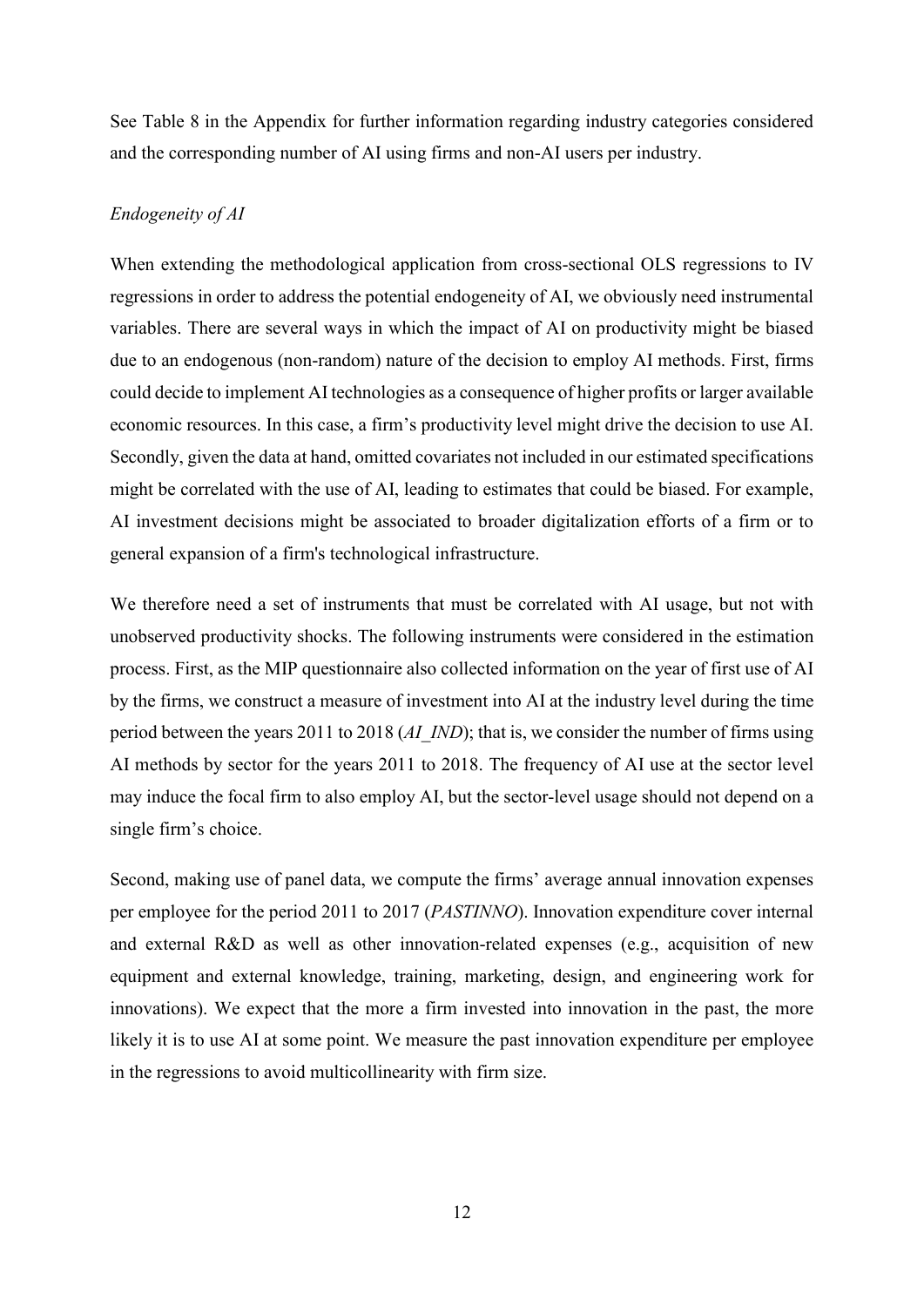Lastly, as firms may be reluctant to employ AI methods in case they face organizational rigidities and reluctance to new technologies among the workforce, we construct a dichotomous variable which equals 1 if "internal resistance" was stated as an obstacle for the firm's innovation activities (*RESIST*). This instrument is much in the spirit of some of the instruments used by Brynjolfsson et al. (2011). They instrumented the impact of data-driven managerial decision on firm productivity by barriers to IT adoption within the firm.

#### *Descriptive statistics*

After removing observations with missing values, erroneous responses and outliers, we end up with a sample size of 5,849 firms. Table 1 provides summary statistics for all model variables.

We generally observe that firms which use AI are, on average, larger in all dimensions, i.e., sales and value added as output and employment, capital and materials as inputs. For instance, the average AI user realizes sales of about 114 million EUR and has 245 employees. For nonusers, these numbers are about 24 million EUR sales and 85 employees. We also find that AI users' sales grow faster. The growth rates amount to about 5.4% versus 3.7% (see Δ*lnSALES*). The adopters also engage more in R&D and innovation as can be seen from the share of firms engaging in R&D on a permanent basis (the mean of *RDCON* is 50% versus 19%) and the share of firms acquiring improved machinery and equipment (*TECHIMP* is 78% versus 59%). The means of past R&D and innovation expenses per employee are also higher for AI users than for other firms.

In a robustness check where we follow Brynjolfsson and Hitt (2003) we also consider firms' past software expenses to account for the general IT architecture of the firm. We use two alternative versions. First a lag of software expenses per employee, and secondly, the average of the firm's software expenses between 2011 and 2017. We cannot really calculate a stock variable as there are many gaps in the time series. We therefore average the expenses across the years that we observe between 2011 and 2017.

Interestingly, there is no difference in age among AI users and other firms, and AI users face higher internal resistance against innovation than other firms; 25% versus 15%.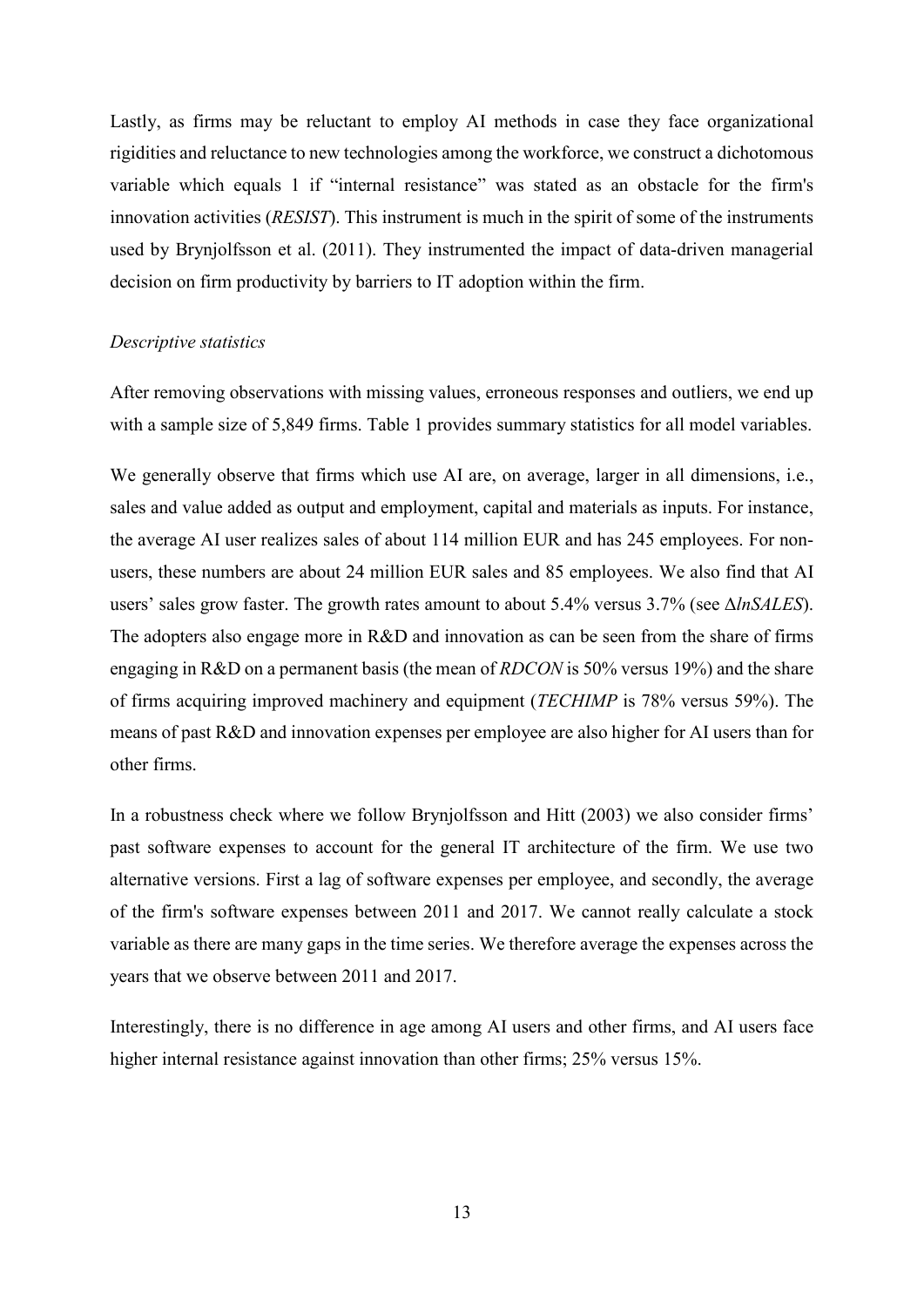|                                       |                     |          | Non-AI users (5,440 obs.) |                  |            |          | AI users (409 obs.) |                  |            |
|---------------------------------------|---------------------|----------|---------------------------|------------------|------------|----------|---------------------|------------------|------------|
| Variable                              | Acronym             | Mean     | Std. dev.                 | Min              | <b>Max</b> | Mean     | Std. dev.           | Min              | <b>Max</b> |
| AI use $(D)$                          | AI                  | $\Omega$ | $\mathbf{0}$              | $\overline{0}$   | $\theta$   |          | $\theta$            |                  |            |
| AI intensity                          | <b>Alint</b>        | $\theta$ | $\theta$                  | $\theta$         | $\theta$   | 0.129    | 0.097               | 0.050            | 0.750      |
| Sales                                 | <b>SALES</b>        | 33.689   | 115.170                   | 0.097            | 1950.563   | 114.470  | 289.907             | 0.136            | 2151.413   |
| Employment                            | <b>EMP</b>          | 84.504   | 219.719                   |                  | 2897       | 244.547  | 517.564             |                  | 3150       |
| Materials                             | <b>MAT</b>          | 15.040   | 53.116                    | 0.005            | 791.133    | 32.651   | 77.198              | 0.007            | 617.418    |
| Capital                               | CAP                 | 17.180   | 131.436                   | 0.001            | 6625.510   | 28.304   | 99.763              | 0.003            | 1098.981   |
| First difference log sales*           | $\triangle InSALES$ | 0.037    | 0.140                     | $-0.579$         | 0.722      | 0.054    | 0.147               | $-0.493$         | 0.559      |
| First difference log employment*      | $\triangle ln$ EMP  | 0.019    | 0.105                     | $-0.470$         | 0.510      | 0.046    | 0.116               | $-0.405$         | 0.510      |
| First difference log materials*       | $\triangle ln$ MAT  | 0.049    | 0.228                     | $-1.276$         | 1.330      | 0.021    | 0.260               | $-1.321$         | 1.098      |
| First difference log capital*         | $\triangle ln CAP$  | 0.053    | 0.214                     | $-0.571$         | 0.980      | 0.069    | 0.210               | $-0.559$         | 0.911      |
| Permanent R&D activities (D)          | <b>RDCON</b>        | 0.191    | 0.393                     | $\theta$         |            | 0.498    | 0.500               | $\Omega$         |            |
| New/improved technology $(D)$         | <b>TECHIMP</b>      | 0.585    | 0.492                     | $\mathbf{0}$     |            | 0.777    | 0.416               | $\theta$         |            |
| Log age                               | lnAGE               | 3.279    | 0.672                     | 1.098            | 6.811      | 3.205    | 0.700               | 1.098            | 6.926      |
| Industrial investment into AI         | AI IND              | 10.311   | 12.572                    | $\overline{0}$   | 58         | 20.599   | 18.042              | $\theta$         | 58         |
| Past innovation expenses per empl.    | <b>PASTINNO</b>     | 0.003    | 0.006                     | $\theta$         | 0.066      | 0.007    | 0.010               | $\theta$         | 0.055      |
| Internal resistance against inno. (D) | <b>RESIST</b>       | 0.147    | 0.354                     | $\boldsymbol{0}$ |            | 0.254    | 0.435               | $\boldsymbol{0}$ |            |
| Log value added**                     | lnVA                | 1.224    | 1.686                     | $-4.291$         | 7.490      | 2.088    | 2.129               | $-3.241$         | 7.646      |
| Log past software expenses***         | <b>InPASTSOFT</b>   | $-2.353$ | 3.105                     | $-8.804$         | 2.639      | $-1.253$ | 2.242               | $-8.804$         | 3.526      |
| Log mean software exp. 2011-2017****  | <i>lnAVGSOFT</i>    | $-3.214$ | 3.265                     | $-9.986$         | 1.098      | $-1.975$ | 2.448               | $-9.986$         | 1.098      |

## **Table 1** Summary statistics of model variables

Notes: D: dummy variable;  $N = 5,849$  (\* $N = 5,567$ ; \*\* $N = 5,691$ ; \*\*\* $N = 2,572$ , \*\*\*\* $N = 3,449$ ). Monetary units are in million EUR. Source: German CIS 2018.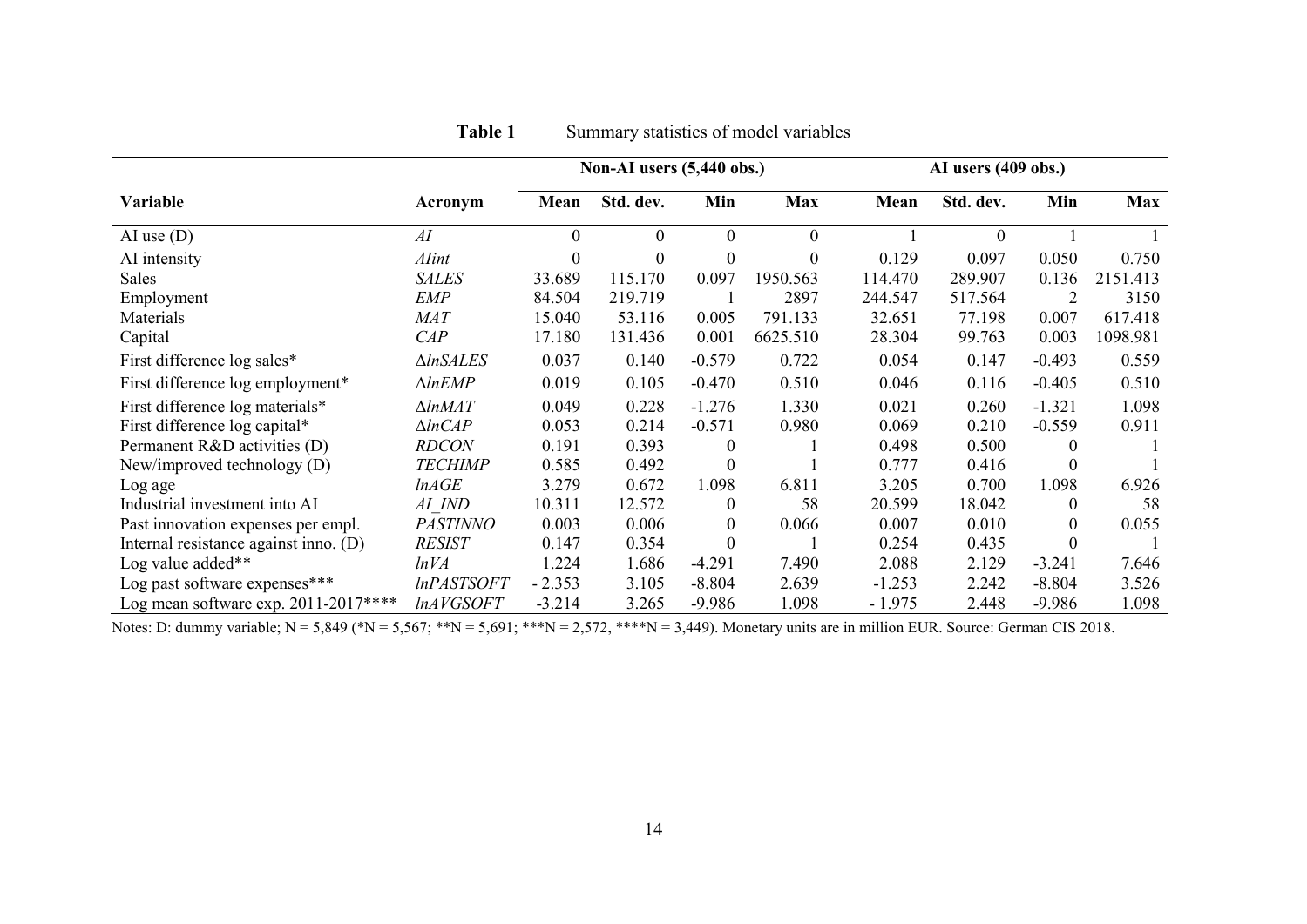## **5. Estimation Results**

<u>.</u>

#### *Main results: cross-sectional regressions*

[Table 2](#page-17-0) presents the results for the cross-sectional regressions using the AI dummy as main variable of interest. First, we can see that the ceteris paribus effect of AI use on productivity based on sales as output measure (*lnSALES*) is positive and significant in almost all specifications. Looking at column (1) for the OLS results of the most parsimonious specification of the production function without additional covariates, AI use is associated with higher productivity: AI users annually sell, on average, 13.7% more than non-AI users. We also find a positive and significant relationship between AI use and productivity also after controlling for age (*lnAGE*), innovation engagement (*RDCON* and *TECHIMP*), and sectoral heterogeneity by industry dummies (column (2)). The marginal effect then implies about 5.9% higher sales.

In terms of the control variables, we find expected results. The coefficients of labor, capital, and intermediate inputs do roughly add up to 1. An F-test does not reject constant returns to scale. We also find that productivity is positively associated with firm age, permanent R&D and to a weaker extent to the investment in innovative machinery and equipment.

The positive result also holds, when we address the potential endogeneity of AI by instrumenting the variable with the sectoral adoption level, past innovation expenses and the internal resistance against innovation (see columns 3 and 4). A first-stage F-test of the excluded instruments clearly rejects the Null hypothesis, and the absolute F-value is also higher than 10 which does not lead to a concern about weak instruments (Staiger and Stock 1997). The Hansen J-test on instrument's validity does not reject the null in column ([4](#page-16-0)).<sup>4</sup>

However, the estimated AI coefficients in the IV regressions are somewhat high, i.e. above unity. While possible, such high coefficients do not seem intuitive. The results may partly stem from the presence of unobserved heterogeneity that the IV regression cannot take into account. This motivates our further econometric applications. First, we employ an entropy balancing in

<span id="page-16-0"></span><sup>4</sup> The first-stage results of the IV regressions using *AI* are presented in Table 9 and Table 10 in the Appendix.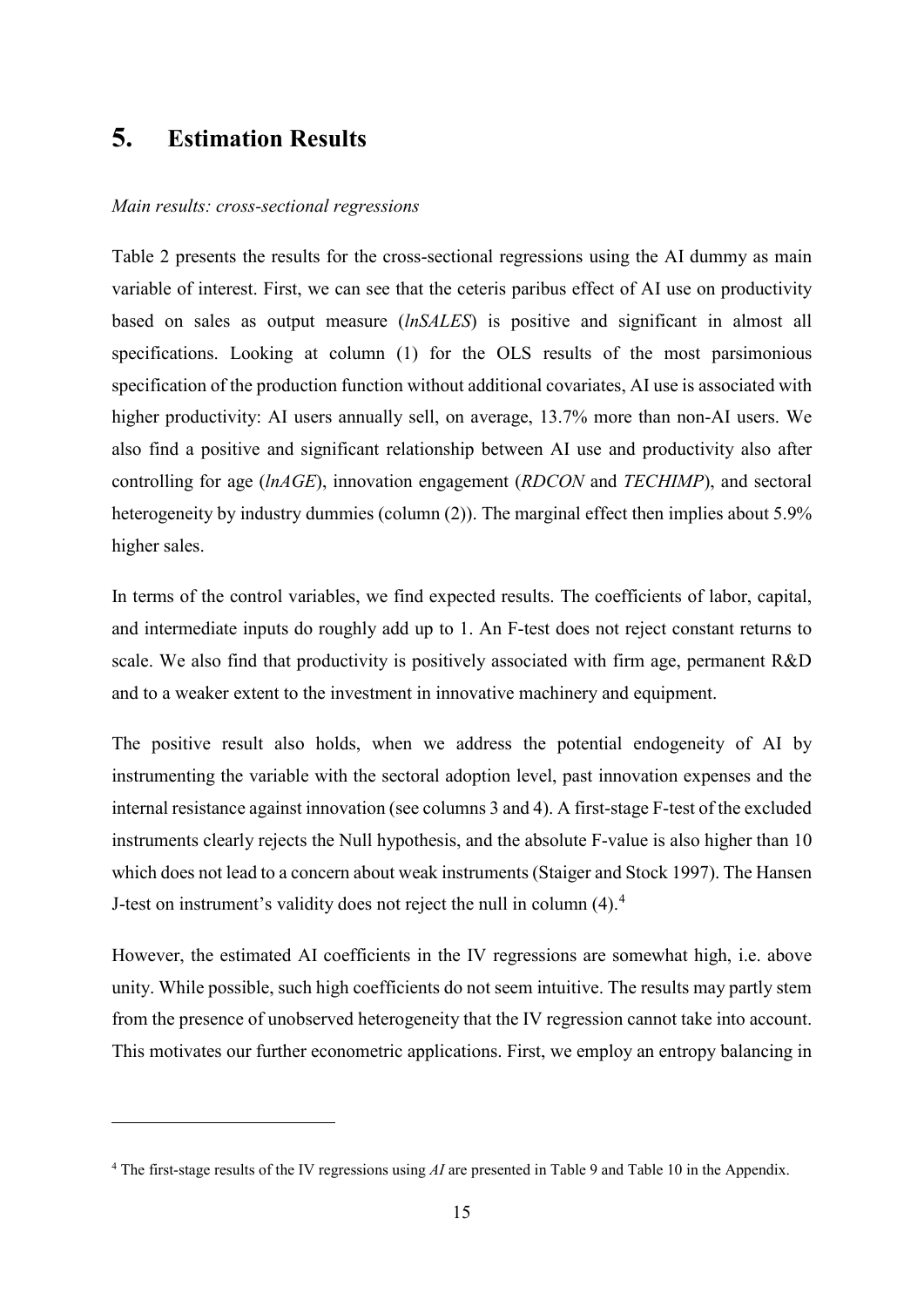column (5) of Table 2. Subsequently we also estimate panel regressions to account for possible unobserved heterogeneity.

| Dependent variable:                               |            | <b>OLS</b> | IV $(2SLS)$ |            | IV (2SLS) with<br>entropy balancing |
|---------------------------------------------------|------------|------------|-------------|------------|-------------------------------------|
| <i><b>InSALES</b></i>                             | (1)        | (2)        | (3)         | (4)        | (5)                                 |
|                                                   |            | incl.      |             | incl.      | incl. additional                    |
|                                                   |            | additional |             | additional | covariates                          |
|                                                   |            | covariates |             | covariates |                                     |
| AI                                                | $0.137***$ | $0.059**$  | $1.361***$  | $1.358***$ | $0.396**$                           |
|                                                   | (0.028)    | (0.029)    | (0.171)     | (0.310)    | (0.163)                             |
| lnEMP                                             | $0.605***$ | $0.595***$ | $0.549***$  | $0.563***$ | $0.702***$                          |
|                                                   | (0.011)    | (0.012)    | (0.014)     | (0.015)    | (0.025)                             |
| lnCAP                                             | $0.056***$ | $0.063***$ | $0.069***$  | $0.063***$ | $0.056***$                          |
|                                                   | (0.005)    | (0.006)    | (0.006)     | (0.007)    | (0.014)                             |
| lnMAT                                             | $0.366***$ | $0.369***$ | $0.378***$  | $0.374***$ | $0.294***$                          |
|                                                   | (0.007)    | (0.008)    | (0.008)     | (0.009)    | (0.017)                             |
| lnAGE                                             |            | $0.035***$ |             | $0.050***$ | 0.016                               |
|                                                   |            | (0.011)    |             | (0.013)    | (0.025)                             |
| <b>RDCON</b>                                      |            | $0.051**$  |             | $-0.063*$  | $-0.004$                            |
|                                                   |            | (0.019)    |             | (0.036)    | (0.034)                             |
| <b>TECHIMP</b>                                    |            | $0.030*$   |             | $-0.007$   | $-0.009$                            |
|                                                   |            | (0.015)    |             | (0.020)    | (0.040)                             |
| $R$ -squared                                      | 0.903      | 0.909      | 0.874       | 0.878      | 0.936                               |
| $F$ -stat. on joint sig. of<br>IVs in $1st$ stage |            |            | 51.474***   | 16.424***  | 16.585***                           |
| Hansen's J, $p$ -value                            |            |            | 0.023       | 0.689      |                                     |
| Industry dummies                                  | No         | Yes        | No          | Yes        | Yes                                 |

<span id="page-17-0"></span>**Table 2** Productivity effects of AI use (based on sales as output measure): results of OLS and 2SLS regressions  $(N = 5,849)$ 

Robust standard errors in parentheses. \*\*\* p<0.01, \*\* p<0.05, \* p<0.1. All regressions include an intercept. In the IV regressions, we use the following instruments: investment into AI per sector (*AI\_IND*), past innovation expenses per employee (*PASTINNO*), and a dummy indicating internal resistance to innovative activities (*RESIST*). The following statistics were computed to test the joint significance of the instruments: F(3,5842) in column (3); F(3,5823) in column (4); F(3,5823) in column (5).

In column 5 of Table 2, we combine the IV regression of column 4 with entropy balancing, i.e., we perform weighted regressions such that the non-AI users that are similar in their production inputs to the AI users receive more weight in the regressions than other, less similar non-users. For the balancing of the sample with respect to AI, we use all covariates from the respective regression. The results also hold with propensity score matching methods but we prefer the entropy balancing as a more efficient method (see Hainmueller 2012). The results of the entropy-balanced IV regression in column (5) (the other weighted regressions are omitted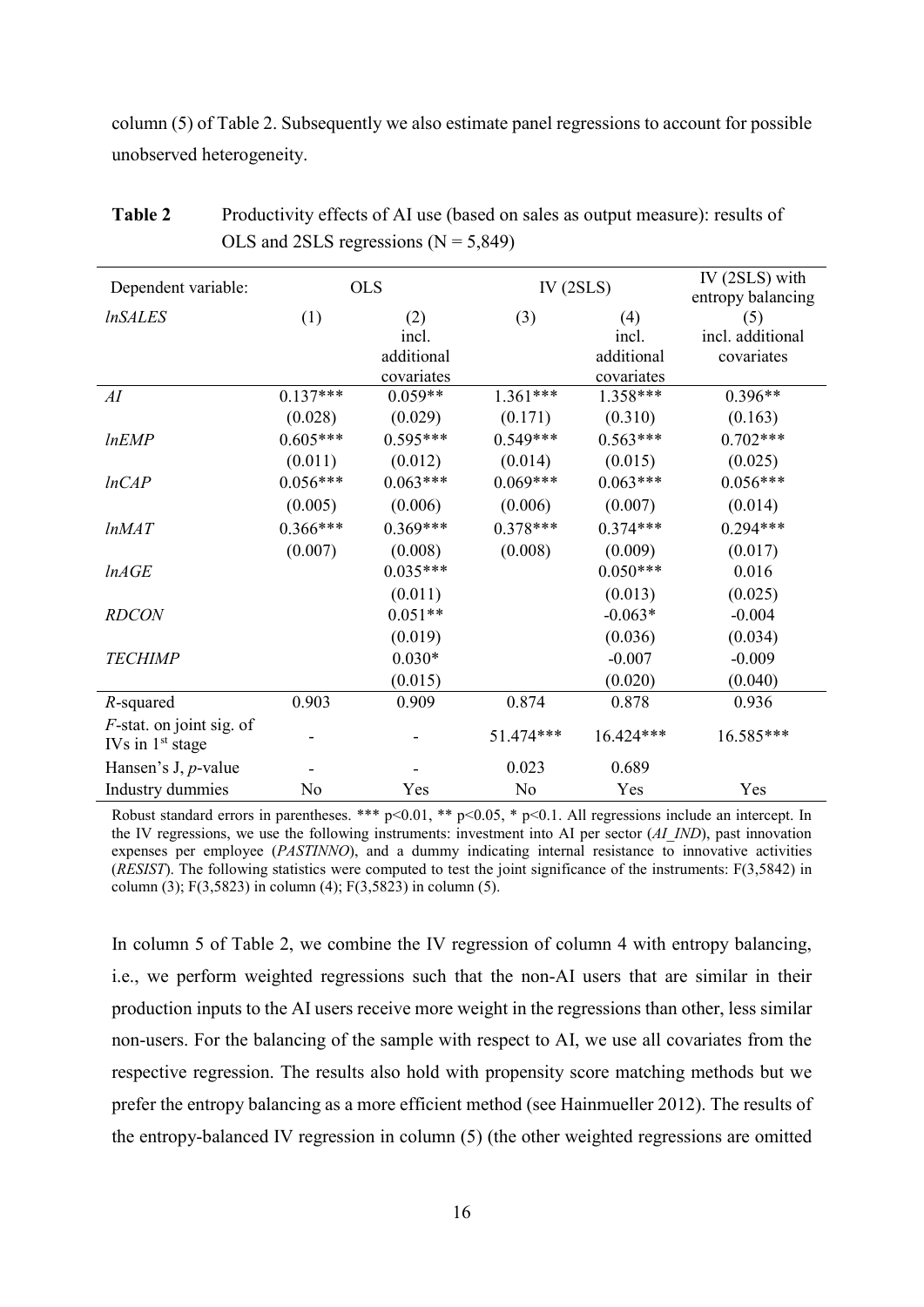for reasons of brevity) largely confirm the earlier results of a positive and significant coefficient of AI use. However, the marginal effect amounts to about 40%. This corresponds, on average, to roughly 16 million EUR higher sales (the unconditional average of sales is about 40 million EUR).

#### *Cross-sectional regressions using AI intensity*

[Table 3](#page-18-0) reports the regression results considering AI intensity as a variable of interest (*AIint*), i.e., the breadth with which a firm applies AI methods across application areas. Similarly to our baseline estimates, increasing the fraction of AI methods or areas would have, on average, a significant and positive ceteris paribus impact on productivity.

| Dependent variable:                               |            | <b>OLS</b> |                | IV $(2SLS)$ |
|---------------------------------------------------|------------|------------|----------------|-------------|
| <i><b>InSALES</b></i>                             | (1)        | (2)        | (3)            | (4)         |
| Alint                                             | $0.763***$ | $0.293*$   | $9.673***$     | 9.474***    |
|                                                   | (0.163)    | (0.160)    | (1.311)        | (2.314)     |
| lnEMP                                             | $0.606***$ | $0.595***$ | $0.547***$     | $0.564***$  |
|                                                   | (0.011)    | (0.012)    | (0.014)        | (0.016)     |
| lnCAP                                             | $0.056***$ | $0.063***$ | $0.070***$     | $0.063***$  |
|                                                   | (0.005)    | (0.006)    | (0.007)        | (0.007)     |
| lnMAT                                             | $0.366***$ | $0.369***$ | $0.377***$     | $0.371***$  |
|                                                   | (0.007)    | (0.008)    | (0.008)        | (0.009)     |
| lnAGE                                             |            | $0.034***$ |                | $0.051***$  |
|                                                   |            | (0.011)    |                | (0.013)     |
| <b>RDCON</b>                                      |            | $0.053**$  |                | $-0.043$    |
|                                                   |            | (0.019)    |                | (0.035)     |
| <b>TECHIMP</b>                                    |            | $0.031*$   |                | $-0.010$    |
|                                                   |            | (0.015)    |                | (0.021)     |
| $R$ -squared                                      | 0.903      | 0.909      | 0.861          | 0.867       |
| $F$ -stat. on joint sig. of<br>IVs in $1st$ stage |            |            | 37.223***      | 12.106***   |
| Hansen's J, $p$ -value                            |            |            | 0.170          | 0.804       |
| Industry dummies                                  | No         | Yes        | N <sub>o</sub> | Yes         |

<span id="page-18-0"></span>**Table 3** Productivity effects of AI intensity (based on sales as output measure): results of OLS and 2SLS regressions  $(N = 5,849)$ 

Robust standard errors are in parentheses. All regressions include an intercept. In the IV regressions, we use the following instruments: industrial investment on AI (*AI\_IND*), past innovation expenses per employee (*PASTINNO*), and the dummy indicating internal resistance to innovative activities (*RESIST*). The following statistics were computed to test the joint significance of the instruments: F(3,5842) in column (3); F(3,5823) in column (4). \*\*\* p<0.01, \*\* p<0.05, \* p<0.1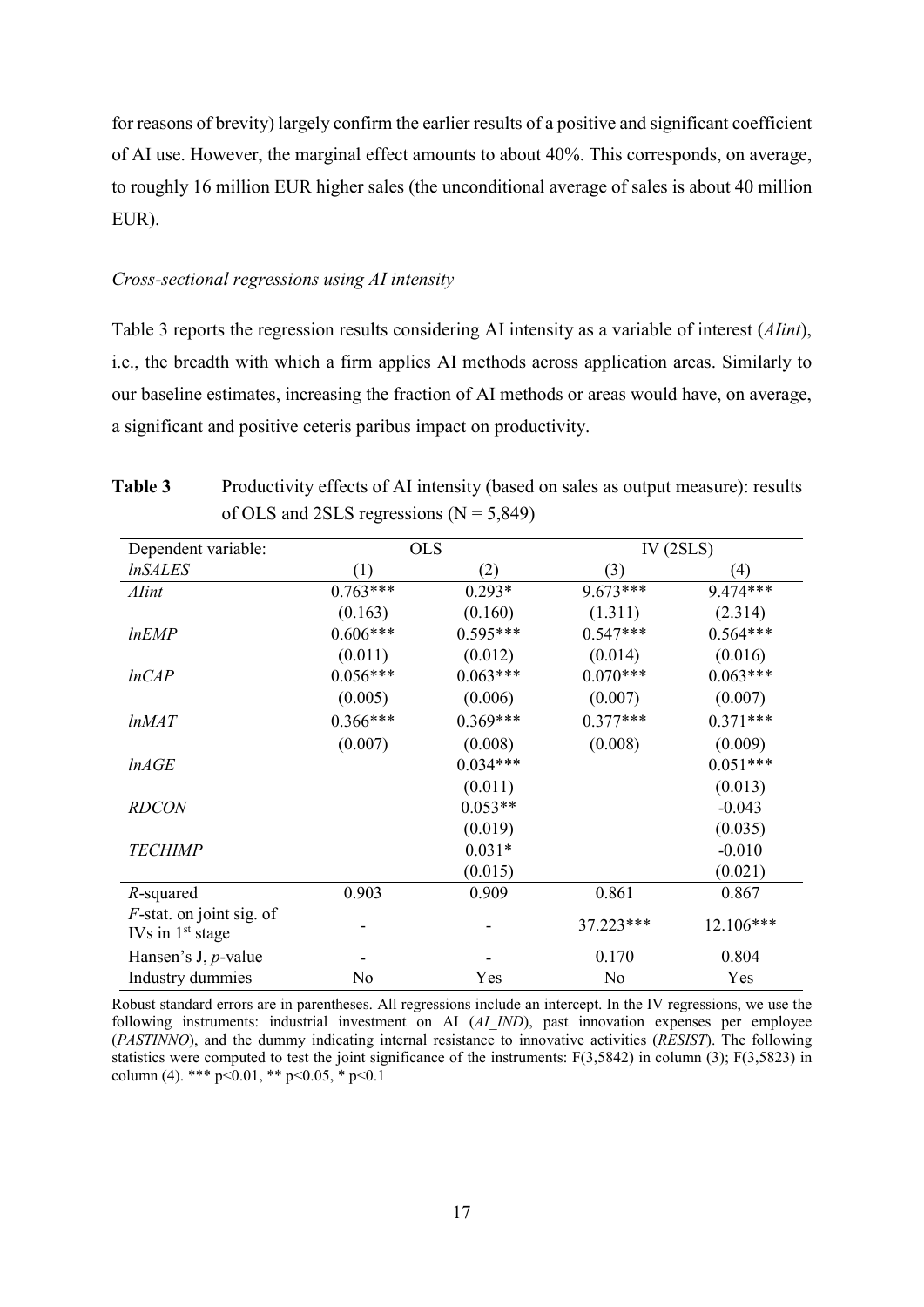In terms of the magnitude of the marginal effect, we find similar results to the specification using the dummy variable. When looking at the IV results in column (4), the estimated coefficient is 9.474. A firm that uses one AI technology in one application area (which corresponds to the majority of AI users) would have a value of *AIint* = 0.05 (1 out of 20 combinations of AI technology and area). It would thus realize about 47% higher sales than non-users (0.05 x 9.474), all else constant.

#### *Fixed effects panel regressions*

When inspecting our IV regressions carefully, one might be concerned that the estimated marginal effects are much higher than in the OLS regressions. This is a phenomenon that often arises in IV regressions and in our case, the benefits of AI seem possibly unintuitively high. Even though the regression diagnostics do not suggest a weak instrument bias or endogeneity of instruments, remaining unobserved heterogeneity among firms might still result in biased estimates. Therefore, we constructed a panel database to check the robustness of the results once we account for unobserved heterogeneity by including firm-fixed effects. Unfortunately, the AI data is so recent in the survey that we can only build a panel with two time periods, 2017 and 2018. We implement the fixed effect regressions as first-differences approach (1D-FE) where we regress the first difference of *lnSALES* on the first differences of the factor inputs and the AI dummy, i.e., we consider the growth rates of sales and factor inputs between 2017 and 2018. Compared to the cross-sectional regressions, the interpretation of the estimated AI effect has to be adapted accordingly: an AI dummy of 1 is now assumed to indicate that the firm invested into AI in the survey period (flow interpretation) rather than employing AI technology (stock interpretation). Consequently, the estimated coefficient now refers to the productivity growth associated with recent AI investments.

In order to account for any potential correlation between the error term and our covariates, i.e., a violation of the strict exogeneity assumption, we also estimate IV FE regressions.

[Table 4](#page-20-0) and [Table 5](#page-20-1) report the results of FE regressions using AI use (*AI*) and AI intensity (*AIint*), respectively. The estimates of interest show the percentage change or growth over time in firm productivity when employing AI methods. The 1D-FE regression for AI use shows a significant impact of AI use on productivity. The marginal effect amounts to about 6% in the IV regression and to 4% when entropy balancing is used additionally.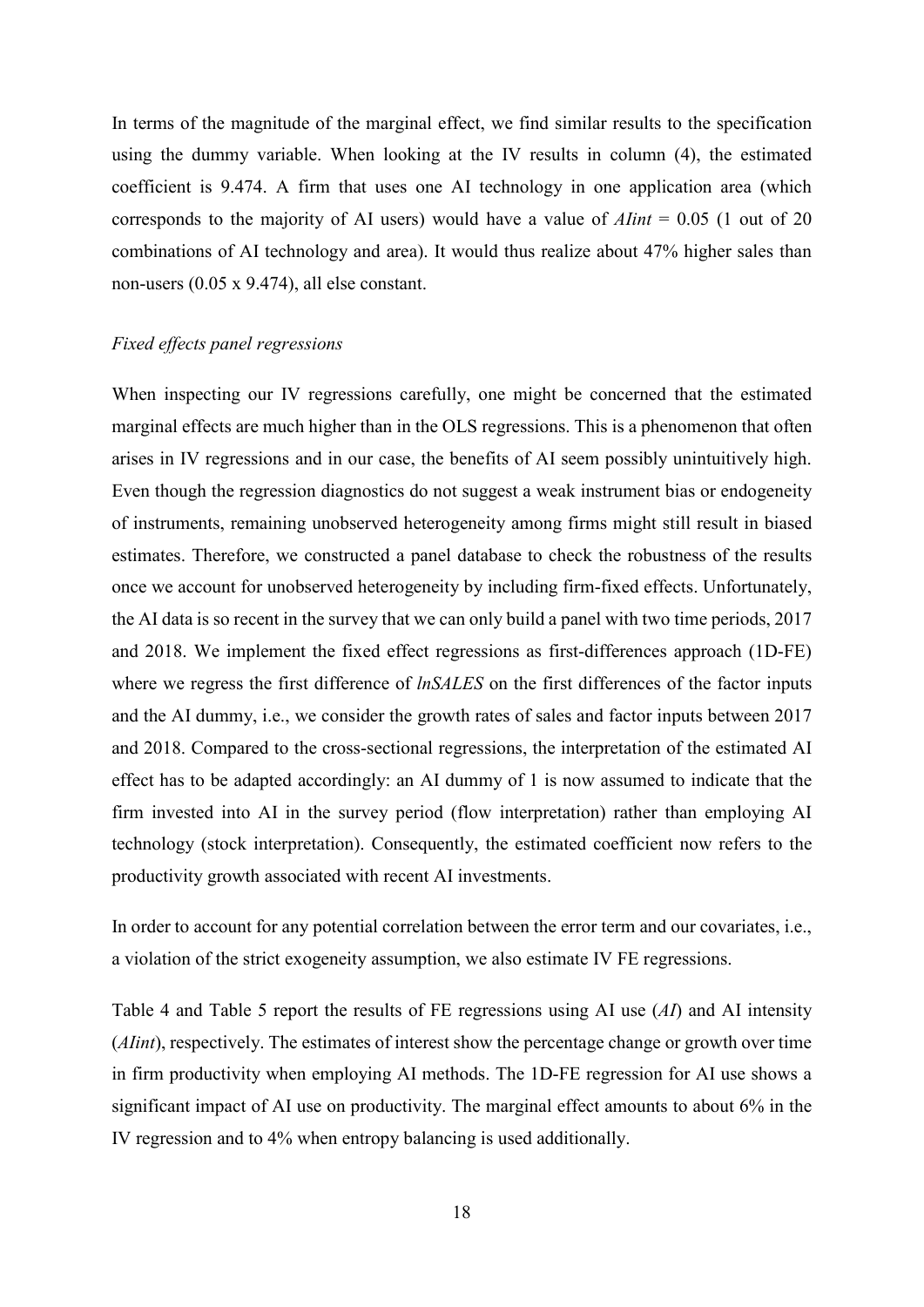| Dependent variable:                           | <b>OLS</b> | IV $(2SLS)$ | IV (2SLS) with    |
|-----------------------------------------------|------------|-------------|-------------------|
|                                               |            |             | entropy balancing |
| $\triangle InSALES$                           | (1)        | (2)         | (3)               |
| AI                                            | $0.012*$   | $0.061**$   | $0.044**$         |
|                                               | (0.006)    | (0.030)     | (0.020)           |
| $\triangle InEMP$                             | $0.363***$ | $0.359***$  | $0.398***$        |
|                                               | (0.021)    | (0.022)     | (0.042)           |
| $\triangle ln CAP$                            | 0.013      | 0.012       | $0.056***$        |
|                                               | (0.008)    | (0.008)     | (0.018)           |
| $\triangle ln$ MAT                            | $0.198***$ | $0.200***$  | $0.150***$        |
|                                               | (0.012)    | (0.012)     | (0.020)           |
| R-squared                                     | 0.214      | 0.207       | 0.191             |
| <i>F</i> -stat. on joint sig. of IVs in $1st$ |            | 51.739***   | 127.625***        |
| stage                                         |            |             |                   |
| Hansen's J, $p$ -value                        |            | 0.554       |                   |

<span id="page-20-0"></span>Table 4 Productivity effects of AI use (based on sales as output measure): results of fixed effect panel regressions  $(N = 5.567)$ 

Robust std. err. in parentheses. All regressions include an intercept. In the IV regressions, we use as instruments: industrial investment on AI (*AI\_IND*), past innovation per employee (*PASTINNO*), and the dummy indicating internal resistance to innovative activities (*RESIST*). The following statistics were computed to test the joint significance of the instruments: F(3,5560) in column (2); F(3,5560) in column (3). \*\*\* p<0.01, \*\* p<0.05, \* p<0.1

<span id="page-20-1"></span>When considering AI intensity, we also find a positive coefficient. On average, the AI firms realize about 5% higher sales based on the IV regression results (0.433 x 0.12, where the latter is the mean of *AIint* among AI users).

**Table 5** Productivity effects of AI intensity (based on sales as output measure): results of first difference fixed effect panel regressions,  $2017-2018$  (N = 5,567)

| Dependent variable:                                 | <b>OLS</b> | IV (2SLS)  |
|-----------------------------------------------------|------------|------------|
| $\triangle ln SALES$                                | (1)        | 2)         |
| Alint                                               | 0.040      | $0.433**$  |
|                                                     | (0.041)    | (0.211)    |
| $\triangle InEMP$                                   | $0.364***$ | $0.358***$ |
|                                                     | (0.021)    | (0.022)    |
| $\triangle ln CAP$                                  | 0.013      | 0.012      |
|                                                     | (0.008)    | (0.008)    |
| $\triangle ln$ MAT                                  | $0.198***$ | $0.200***$ |
|                                                     | (0.012)    | (0.012)    |
| R squared                                           | 0.214      | 0.201      |
| <i>F</i> -stat. on joint sig. of IVs in $1st$ stage |            | 36.706***  |
| Hansen's <i>p</i> -value                            |            | 0.687      |

Robust std. err. in parentheses. All regressions include an intercept. In the IV regressions, we use as instruments: number of firms using AI per sector (*AI\_IND*), past innovation expenses per employee (*PASTINNO*), and the dummy indicating internal resistance to innovative activities (*RESIST*). The following statistics were computed to test the joint significance of the instruments: F(3,5560) in column (2). \*\*\* p<0.01, \*\* p<0.05, \* p<0.1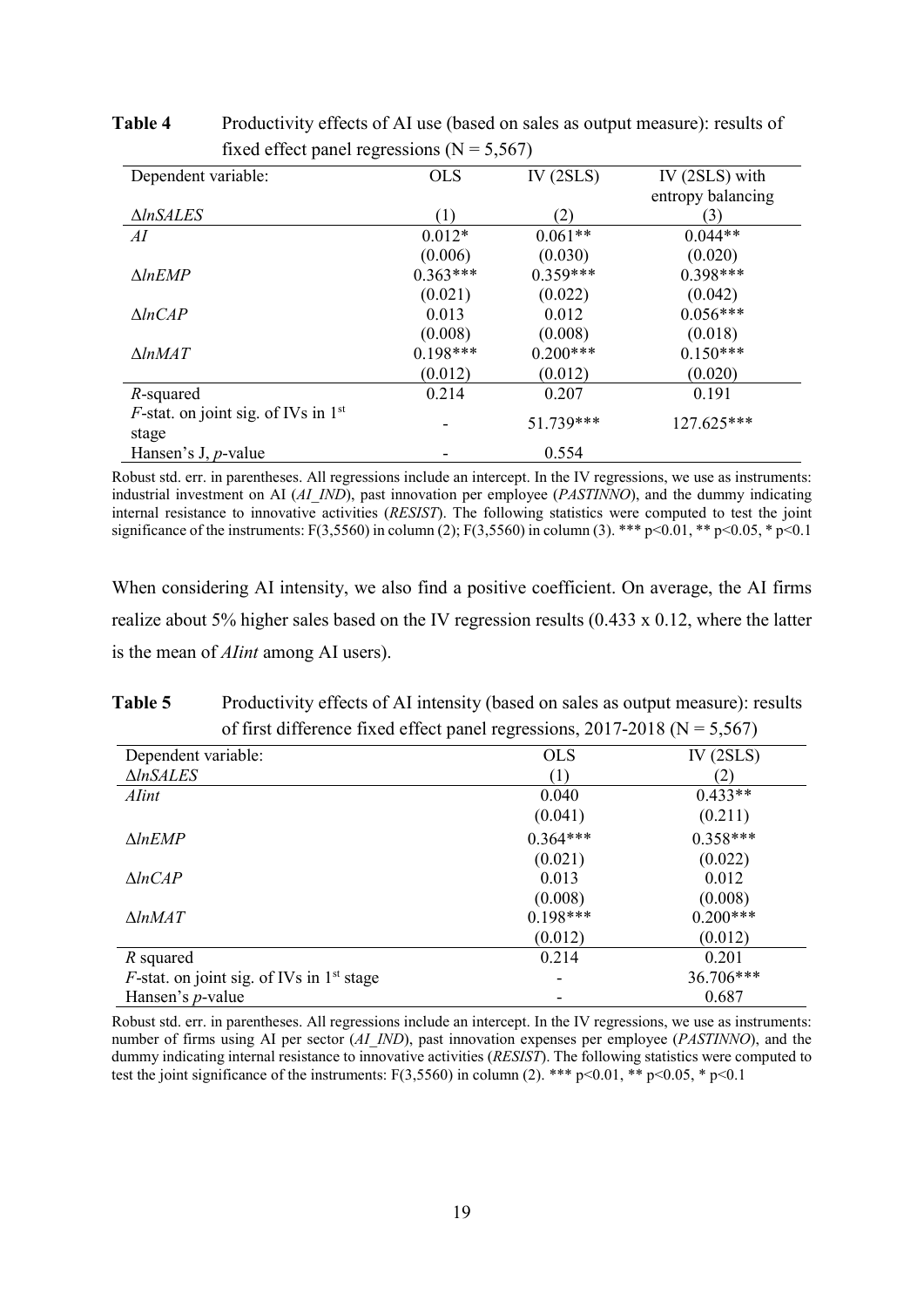#### *Further robustness checks*

We conduct two further robustness checks. First, instead of annual sales as output measure, we use value-added defined as the logarithm of annual sales net of intermediate inputs (*lnVA*). Secondly, instead of controlling only for *TECHIMP* and *R&DCON* as proxies of the firm's innovation affinity, we also considered the firm's general efforts towards digitalization by using expenses for software and databases, measured as the logarithm of lagged software expenses (*lnPASTSOFT*) and, alternatively, as the logarithm of the average annual software expenses in the period 2011 to 2017 (*lnAVGSOFT*). These variables are in the spirit of Brynjolfsson and Hitt (2003) and intended to account for the general IT architecture of the firm. Not all firms in the sample had information on software expenses: 44% of the firms had data in the case of *lnPASTSOFT,* whereas 59% of the firms had information on *lnAVGSOFT*. See Table 1 for descriptive statistics on these variables. In the following, we report the results for the AI indicator (*AI*). Tables 11 and 12 in the Appendix shows the results for AI intensity (*AIint*).

As shown in [Table 6,](#page-22-0) using value-added as output indicator produces results that are consistent with the ones presented above based on sales. Note that our sample is slightly smaller because of some missing values in the value-added measure. The ceteris paribus effect of AI use is positive and significant in almost all specifications. The estimation results in column (1) suggest that AI users achieve 14.5% higher value-added. In the IV regressions, the magnitude of the estimated coefficients increases again as in the case where sales were used as dependent variable. This increase is reduced, however, if the IV regression is run with weights obtained from entropy balancing.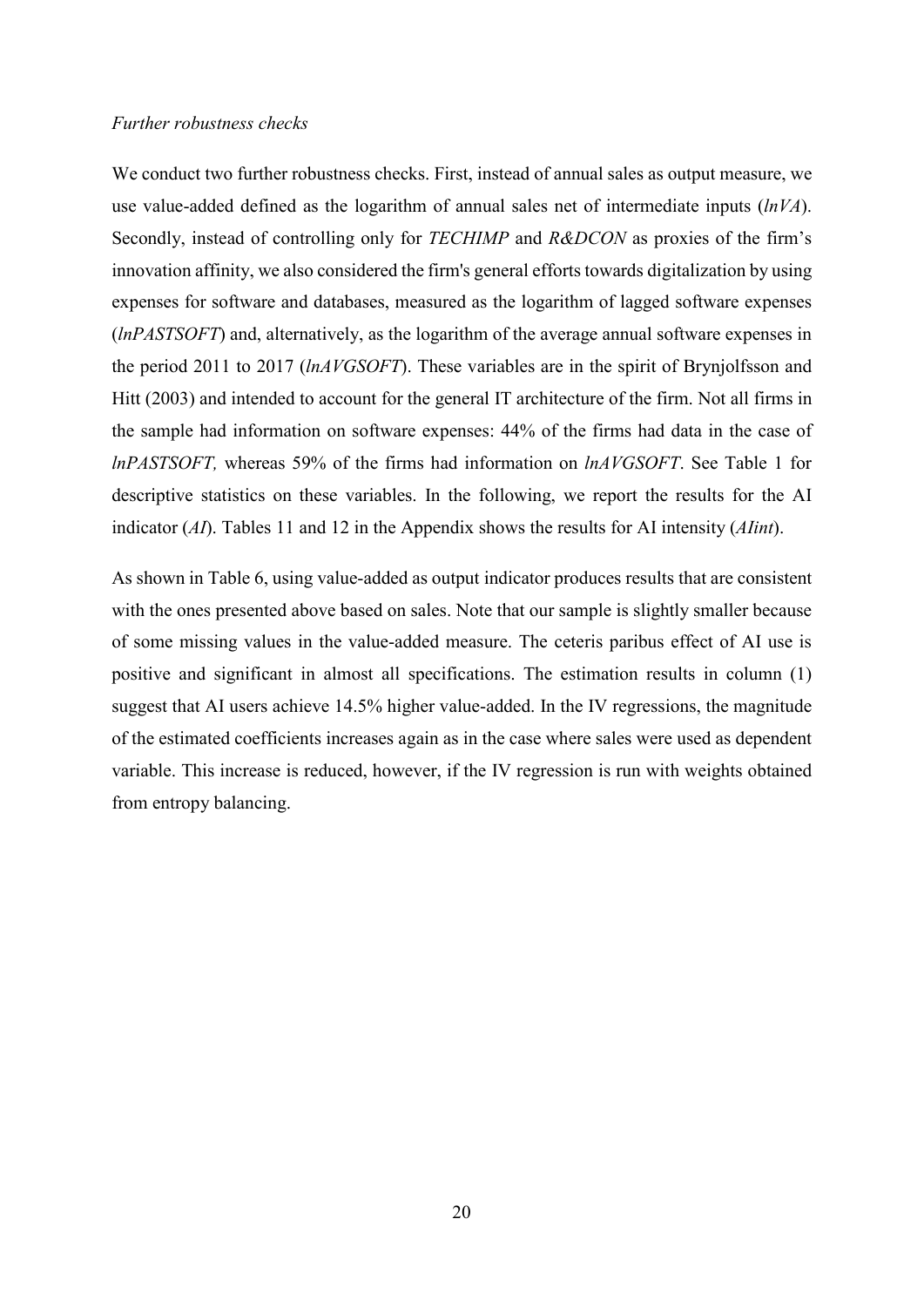| Dependent variable:                               |            | <b>OLS</b> | IV $(2SLS)$ | IV with<br>entropy<br>balancing |            |
|---------------------------------------------------|------------|------------|-------------|---------------------------------|------------|
| lnVA                                              | (1)        | (2)        | (3)         | (4)                             | (5)        |
| AI                                                | $0.145***$ | 0.053      | $1.772***$  | $1.621***$                      | $0.528**$  |
|                                                   | (0.036)    | (0.037)    | (0.216)     | (0.382)                         | (0.216)    |
| <i>lnLEMP</i>                                     | $0.905***$ | $0.903***$ | $0.842***$  | $0.868***$                      | $0.995***$ |
|                                                   | (0.012)    | (0.012)    | (0.015)     | (0.016)                         | (0.026)    |
| lnCAP                                             | $0.142***$ | $0.136***$ | $0.164***$  | $0.138***$                      | $0.096***$ |
|                                                   | (0.007)    | (0.008)    | (0.008)     | (0.009)                         | (0.017)    |
| lnAGE                                             |            | $0.039**$  |             | $0.061***$                      | 0.012      |
|                                                   |            | (0.015)    |             | (0.018)                         | (0.037)    |
| <b>RDCON</b>                                      |            | $0.100***$ |             | $-0.042$                        | 0.001      |
|                                                   |            | (0.026)    |             | (0.046)                         | (0.046)    |
| <b>TECHIMP</b>                                    |            | 0.025      |             | $-0.020$                        | $-0.005$   |
|                                                   |            | (0.020)    |             | (0.025)                         | (0.051)    |
| R-squared                                         | 0.827      | 0.836      | 0.770       | 0.787                           | 0.884      |
| $F$ -stat. on joint sig. of<br>IVs in $1st$ stage |            |            | 52.282***   | $16.651***$                     | 17.218***  |
| Hansen's J, $p$ -value                            |            |            | 0.904       | 0.809                           |            |
| Industry dummy                                    | No         | Yes        | No          | Yes                             | Yes        |

<span id="page-22-0"></span>**Table 6** Productivity effects of AI use (based on value added as output measure) results of OLS and 2SLS regressions  $(N = 5,691)$ 

Robust standard errors are in parentheses. All regressions include an intercept. In the IV regressions, we use the following instruments: number of firms using AI per sector (*AI\_IND*), past innovation expenses per employee (*PASTINNO*), and the dummy indicating internal resistance to innovative activities (*RESIST*). The following statistics were computed to test the joint significance of the instruments: F(3,5685) in column (3); F(3,5666) in column (4); F(3,5666) in column (5). \*\*\* p<0.01, \*\* p<0.05, \* p<0.1

[Table 7](#page-23-0) shows the estimations results when including lagged software expenses or the average of software expenses for the period 2011 to 2017. This exercise may isolate the productivity impact of AI use more convincingly from the impact of other digitalization efforts on the firm's productivity. At the same time, however, the software expenses might also include specific AI investments and therefore we might also underestimate the AI effect. As we cannot fully separate the AI effect with the given data, we only present this as a robustness test.

As we have the lagged software expenses only for 44% of our observations, we generate a dummy variable indicating when the information is a missing value, *D*(*MISSING*), and we impute zeros in the software variable in order to not lose more than half of the sample for the regression. The dummy captures the effect of imputing zeros and the estimated slope coefficient of *lnPASTSOFT* is obtained from the non-missing values. As an alternative approach we have used the average software expenses as we can then use information from more than one previous survey. When scanning the last six surveys, we have information on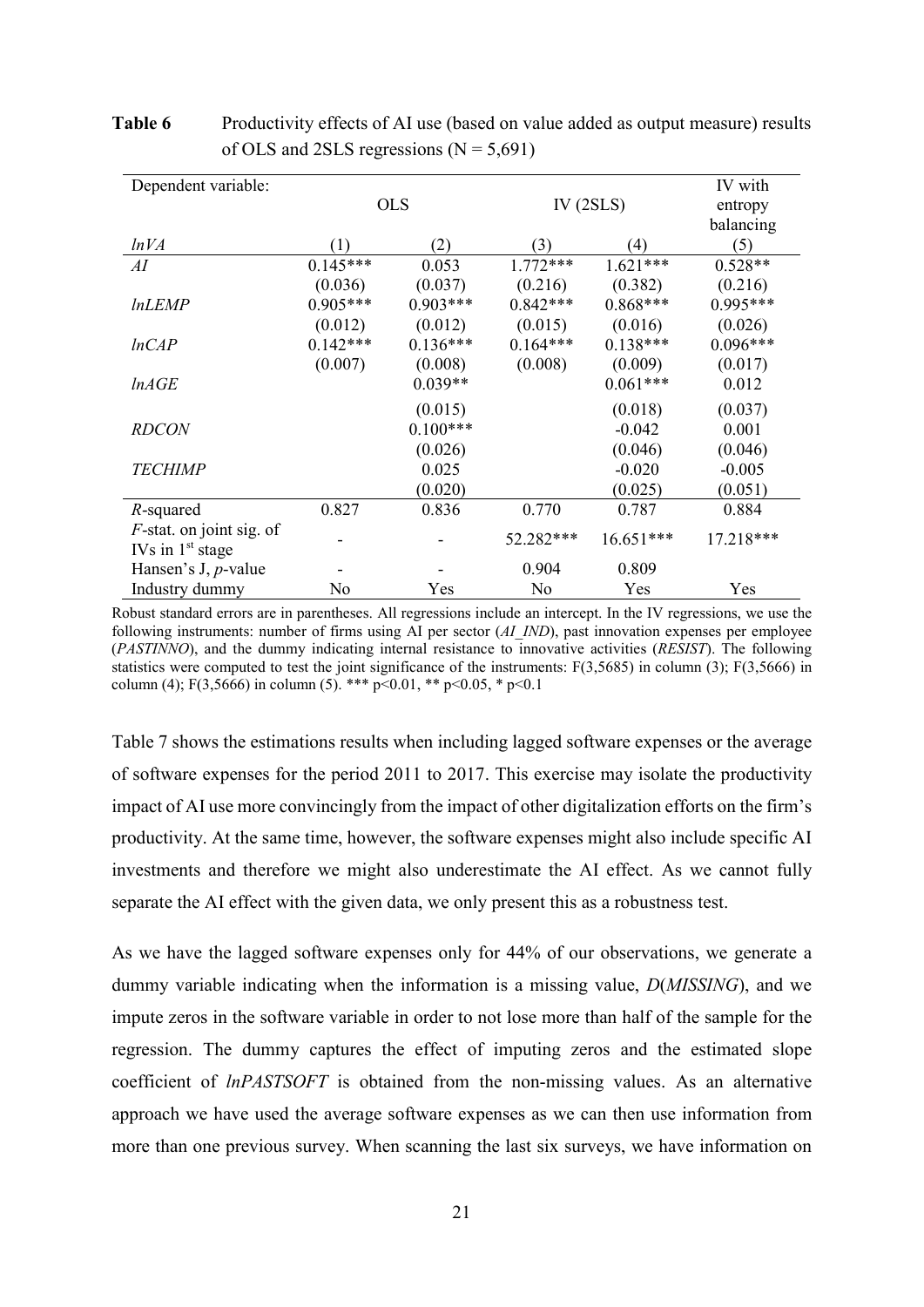software expenses for 59% of the current sample. As the data may now stem from different years, and the available frequencies per firm vary, we average the software expenses across the different years and create the variable *lnAVGSOFT*. We again combine this with a missing value indicator to keep the observations where no software information is available.

Dependent variable: OLS IV (2SLS) *lnSALES* (1) (2) (3) (4) *AI* 0.056\* 0.054\* 1.230\*\*\* 1.183\*\*\*  $(0.029)$   $(0.029)$   $(0.295)$   $(0.293)$ *lnEMP* 0.589\*\*\* 0.586\*\*\* 0.561\*\*\* 0.560\*\*\*  $(0.012)$   $(0.012)$   $(0.014)$   $(0.014)$ *lnCAP* 0.061\*\*\* 0.060\*\*\* 0.062\*\*\* 0.061\*\*\*  $(0.006)$   $(0.006)$   $(0.007)$   $(0.007)$ *lnMAT* 0.367\*\*\* 0.366\*\*\* 0.372\*\*\* 0.371\*\*\*  $(0.008)$   $(0.008)$   $(0.009)$   $(0.009)$ *lnAGE* 0.033\*\*\* 0.030\*\* 0.047\*\*\* 0.044\*\*\*  $(0.011)$   $(0.011)$   $(0.013)$   $(0.013)$ *RDCON* 0.046\*\* 0.045\*\* -0.055 -0.052  $(0.019)$   $(0.019)$   $(0.034)$   $(0.034)$ *TECHIMP* 0.024 0.022 -0.008 -0.008  $(0.015)$   $(0.015)$   $(0.019)$   $(0.019)$ *lnPASTSOFT* 0.027\*\*\* 0.022\*\*\*  $(0.004)$   $(0.005)$ *lnAVGSOFT* 0.030\*\*\* 0.025\*\*\*  $(0.004)$   $(0.005)$ *D(MISSING)* -0.163\*\*\* -0.185\*\*\* -0.185\*\*\* -0.158\*\*\* -0.174\*\*\*  $(0.027)$   $(0.026)$   $(0.032)$   $(0.030)$ *R*-squared 0.910 0.910 0.885 0.887 *F*-stat. on joint sig. of IVs  $\frac{16.691^{***}}{15.462^{***}}$  16.462\*\*\* Hansen's *p*-value **-** - 0.530 0.492 Industry dummy Yes Yes Yes Yes

<span id="page-23-0"></span>

| Table 7 | Productivity effects of AI use (based on sales as output measure) including   |
|---------|-------------------------------------------------------------------------------|
|         | past software expenses variables: results of OLS and 2SLS regressions ( $N =$ |
|         | 5,849)                                                                        |

Robust standard errors are in parentheses. All regressions include an intercept. In the IV regressions, we use the following instruments: number of firms using AI per sector (*AI\_IND*), past innovation expenses per employee (*PASTINNO*), and the dummy indicating internal resistance to innovative activities (*RESIST*). *D(MISSING)* corresponds to a dummy that is equal to 1 if a missing value was imputed by a 0 in the corresponding software expenses variable. The following statistics were computed to test the joint significance of the instruments: F(3,5821) in column (3); F(3,5821) in column (4). \*\*\*  $p<0.01$ , \*\*  $p<0.05$ , \*  $p<0.1$ 

Similarly as in our reference model (see [Table 2\)](#page-17-0), the OLS estimates for AI use are positive and significant. Once we instrument the dummy for AI use (columns (3) and (4)), we observe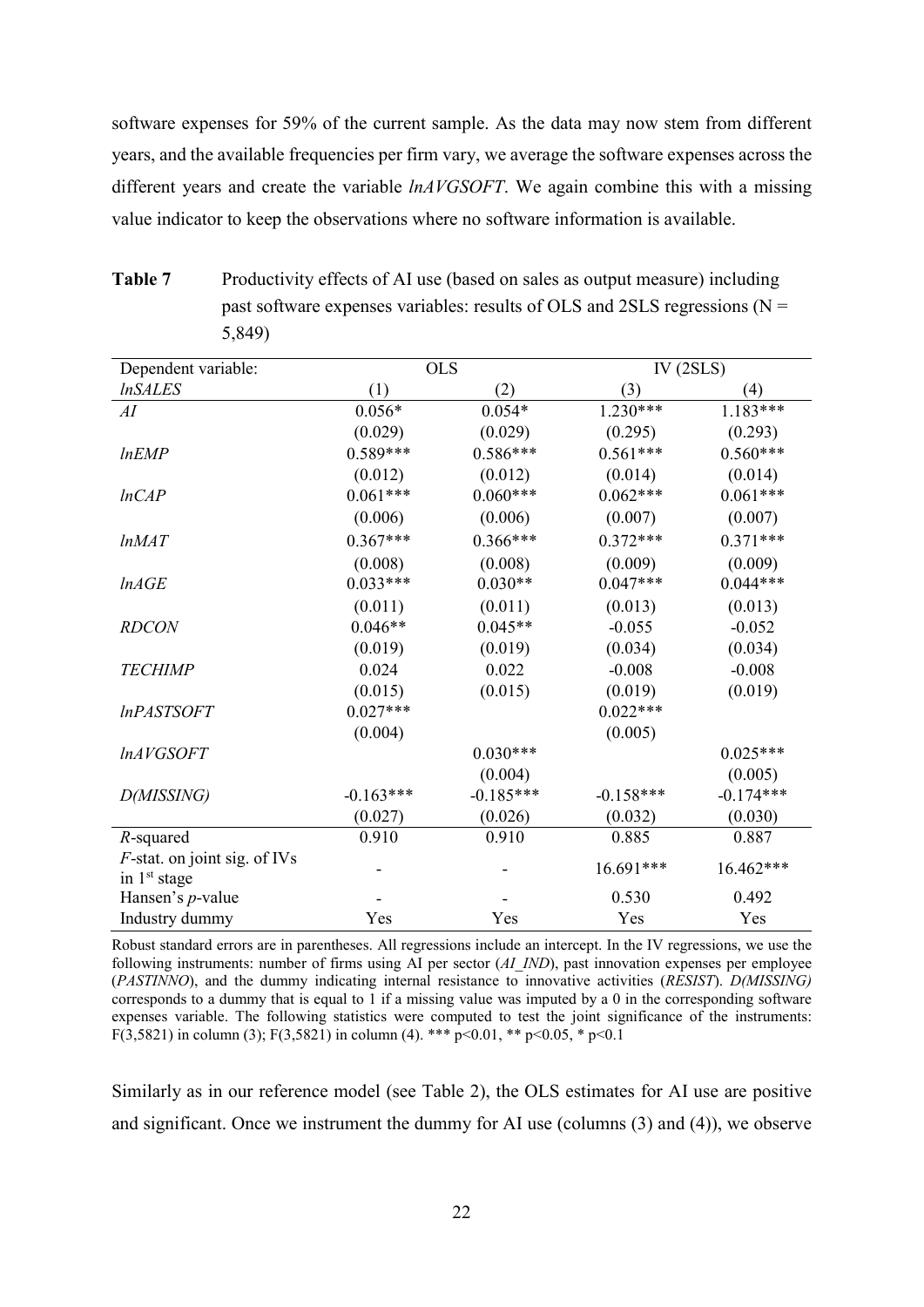larger coefficients for AI use than in the OLS regressions. Interestingly, the coefficient of lagged software expenses remains significant even after addressing the endogeneity issues of AI (column (3)). This is virtually the same when we include the annual average of software expenses for the period 2011 to 2017 (column (4)). The coefficients for AI use become slightly smaller in the IV regressions compared to the estimations excluding past software expenses (compare to Table 2). This may partly reflect that some software expenses are related to implementing AI technology, implying that a part of the AI productivity effect is captured by software expenses, or that the AI variable in Table 2 is picking up some effect of the general digitalization efforts measured by software investment. The fact that the AI coefficient remains positive and significant, however, supports our confidence in the presence of a genuine contribution of AI to firm-level productivity.

## **6. Conclusion**

This paper studied the extent to which the use of Artificial Intelligence (AI) technologies by firms contributes to the firms' productivity. We used firm-level panel data from the German innovation survey which provides rich information on firms' performance and technological activities. Most importantly, the data contain information on the use of different AI methods and the business areas in which AI methods have been applied. This database allows to derive measures of AI use that overcome shortcomings in the existing literature. So far, most studies on AI and productivity either relied on specific technologies related to AI (e.g., robotics, big data analysis, see Graetz and Michaels 2018; Acemoglu and Restrepo 2020; Brynjolfsson et al. 2011; Niebel et al. 2019; Ghasemaghaei and Calic 2019) or employed patent data. Though these studies obtained important insights into how AI may drive productivity, they failed to capture the entire variety of how AI is used by firms, including firms that are mere adopters of AI technology, and the intensity of AI use. Our study tried to close this gap.

Using both a dichotomous and a continuous measure of AI usage, we examined the impact of AI on productivity using sales and valued-added as alternative output variables. To overcome potential endogeneity issues of AI use, we employed instrumental variable regressions using AI diffusion at industry level, the firm's past investment in R&D and innovation, and organizational rigidities as instruments.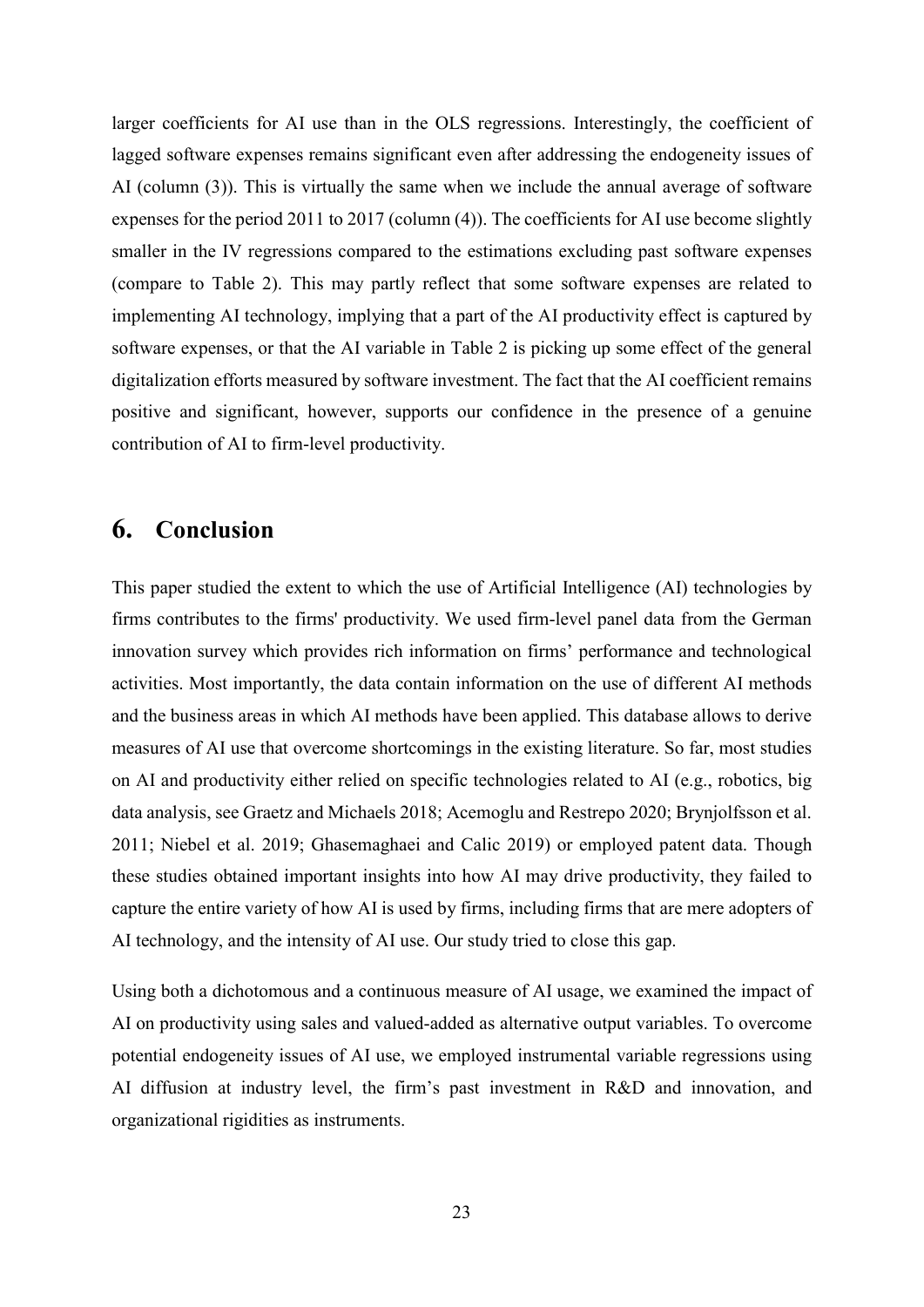We found that employing AI technologies has a positive and significant impact on firm productivity. In particular, we showed that both the use of AI and the intensity with which firms exploit the potentials of AI significantly increases both sales and valued-added. This effect remains robust after controlling for several technological features of the firm. The evidence presented in this paper therefore confirms what has previously been hypothesized in the literature, i.e., AI use contributes positively to firms' productivity (Abrardi et al. 2021).

Our results provide evidence that AI is a productivity-enhancing technology; at least in the short-run. This finding has important implications for policy. Fostering the adoption of AI in firms could lead to substantial productivity gains. However, a common preoccupation about the diffusion of AI-related technologies is their possible impact on jobs and inequality, as AI may displace workers and affect low-skilled jobs more than high-skilled ones (see Lane and Saint-Martin 2021; Arntz et al. 2019). As pointed out by Agrawal et al. (2019b), policy measures in education or taxation may be required to counter-balance such developments. At the same time, policy measures should encourage firms to use AI on a broader scale, by tackling barriers related to AI use such as a lack of specialized skills, insufficient IT infrastructure (e.g., scarcity of access to secure cloud computing or low digit rates), and privacy regulation on data usage (see Agrawal et al. 2019b; Reim et al. 2020; Nolan 2020). Our results also suggest that managers need to be better aware of the potential of AI for increasing productivity, as only a small fraction of firms are currently using AI (see Montagnier et al. 2020).

Our empirical findings are subject to several limitations. First, we rely on data from one country and we can currently construct only a very short panel database. While currently unique, our data has several shortcomings. For instance, we cannot employ state-of-the-art techniques to estimate production functions where one can appropriately account for the endogeneity of (all) factor inputs. We can only offer to estimate IV regressions in which we account for the possible endogeneity of AI use. Even though our IV regressions pass the common specification tests, the estimated coefficients of AI use seem somewhat high in cross-sectional regressions. We try to address this issue by supplementing the analysis with entropy balancing methods and fixed effect panel regressions to account for unobserved heterogeneity. In addition, we control for additional covariates, past software expenses, to mitigate further risk of omitted variable bias. However, in the future it would be desirable to compile a database that allows the application of the latest production function estimation methodologies.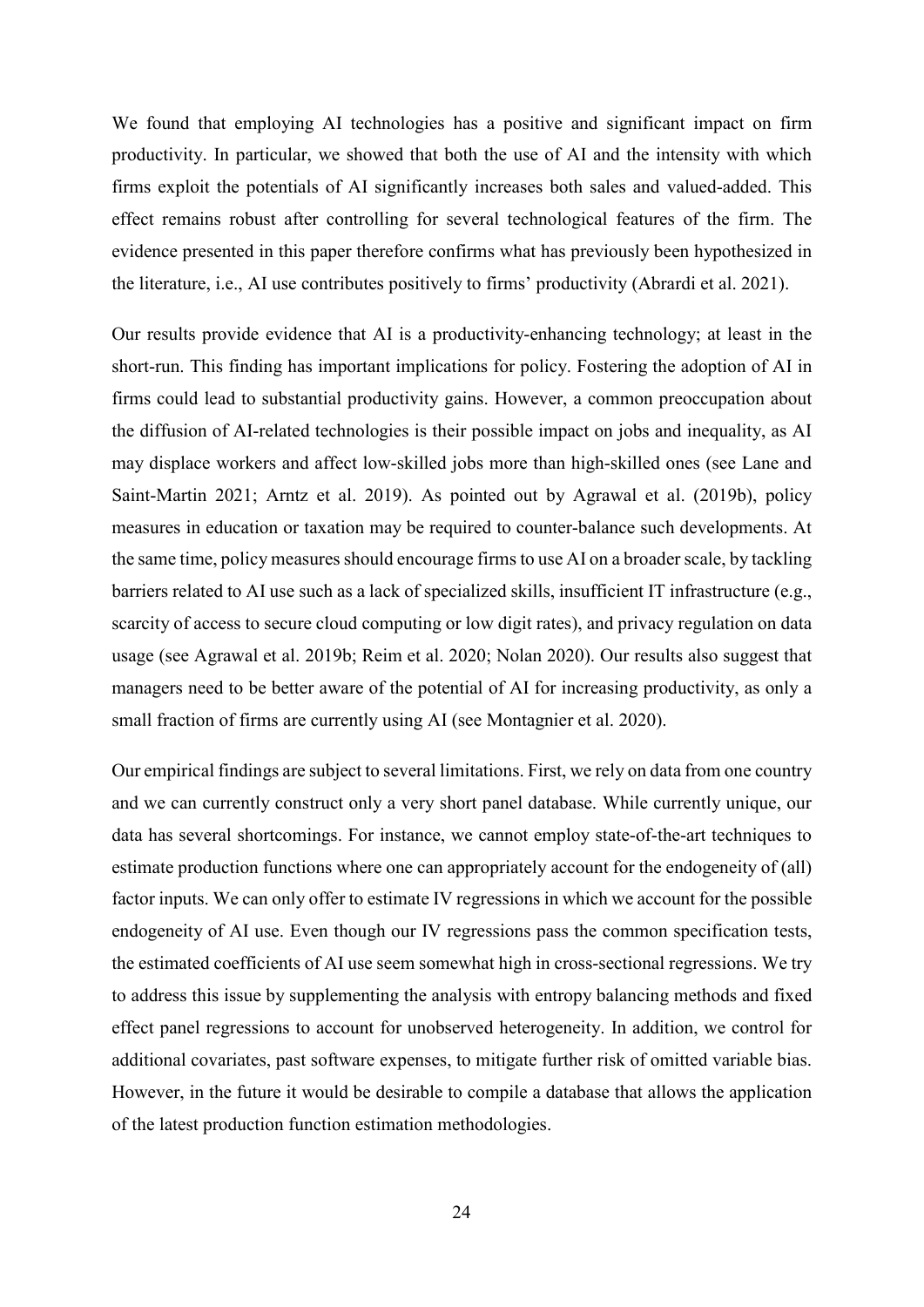A broader country coverage and time-series data on AI use would be highly useful to better identify causal contributions of AI to productivity under a quasi-experimental setting. For example, one could capitalize on policy changes in the regulation of AI or utilize data on technological shocks (e.g., the emergence of new features in AI methods). In order to pin down the channels by which the adoption of AI is boosting firm productivity, we would have to complement our data with more detailed information, particularly on a firm's labor force as well as on its innovative capacity and strategy. For policy, it would be highly important to disentangle the productivity impact of AI into a labor saving (e.g., from automation) and a business expansion one. For example, AI could increase labor productivity by complementing human labor and automating specific tasks (Acemoglu and Restrepo 2019a). AI could also be contributing to the creation of new types of innovation or business models that will lead to new sales and increase productivity through output growth (Rammer et al. 2021).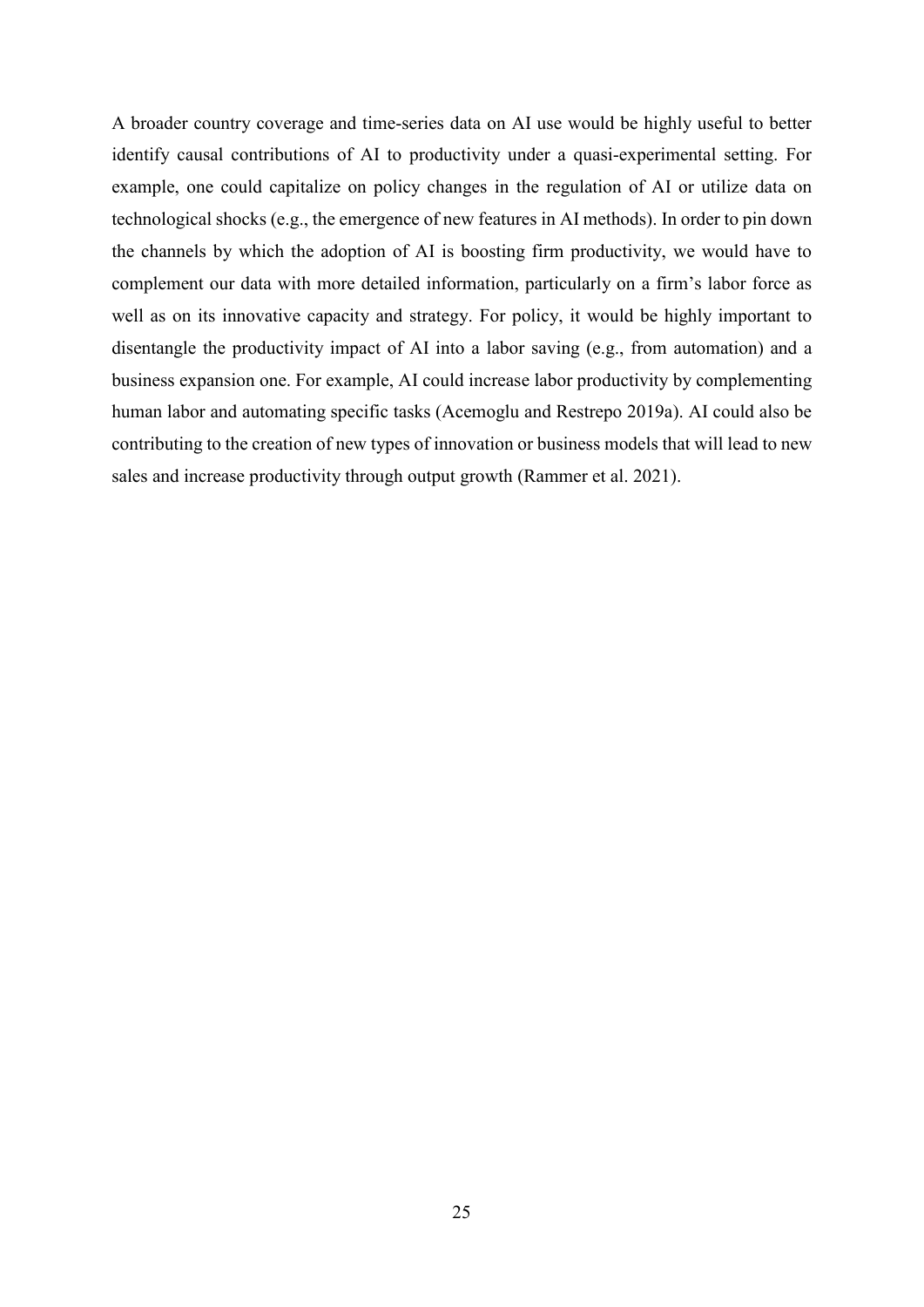## **References**

- Abrardi, L., Cambini, C., Rondi, L. (2021). Artificial intelligence, firms and consumer behavior: a survey. *Journal of Economic Surveys,* forthcoming.
- Acemoglu, D., Restrepo, P. (2019a). Artificial intelligence, automation and work. In Agrawal, A., Gans, J., Goldfarb, A. (eds.). *The Economics of Artificial Intelligence: An Agenda.* University of Chicago Press, 197–236.
- Acemoglu, D., Restrepo, P. (2019b). Automation and new tasks: how technology displaces and reinstates labor. *Journal of Economic Perspectives* 33(2), 3–30.
- Acemoglu, D., Restrepo, P. (2020). Robots and jobs: evidence from US labor markets. *Journal of Political Economy* 128(6), 2188–2244.
- Acemoglu, D., Lelarge, C., Restrepo, P. (2020). Competing with robots: firm-level evidence from France. *AEA Papers and Proceedings* 110, 383–388.
- Ackerberg, D.A., Caves, K., Frazer, G. (2015). Identification properties of recent production function estimators. *Econometrica* 83(6), 2411–2451.
- Aghion, P., Jones, B.F., Jones, C.I. (2019). Artificial intelligence and economic growth. In Agrawal, A., Gans, J., Goldfarb, A. (eds.). *The Economics of Artificial Intelligence: An Agenda.* University of Chicago Press, 237–282.
- Agrawal, A., Gans, J., Goldfarb, A. (eds.) (2019a). *The Economics of Artificial Intelligence: An Agenda*. University of Chicago Press.
- Agrawal, A., Gans, J., Goldfarb, A. (2019b). Economic policy for artificial intelligence. *Innovation Policy and the Economy* 19(1), 139–159.
- Autor, D. (2015). Why are there still so many jobs? The history and future of workplace automation. *Journal of Economic Perspectives* 29(3), 3–30.
- Arntz, M., Gregory, T., Zierahn, U. (2017). Revisiting the risk of automation. *Economics Letters* 159, 157–160.
- Bartelsman, E. J., Doms, M. (2000). Understanding productivity: lessons from longitudinal microdata. *Journal of Economic Literature* 38(3), 569–594.
- Behrens, V., Trunschke, M. (2020). *Industry 4.0 Related Innovation and Firm Growth*. ZEW Discussion Paper 20-070, Mannheim.
- Berndt, E. (1991). *The Practice of Econometrics: Classic and Contemporary Reading*. Addison-Wesley.
- Bloom, N., Jones, C.I., Van Reenen, J., Webb, M. (2020). Are ideas getting harder to find? *American Economic Review* 110(4), 1104–1144.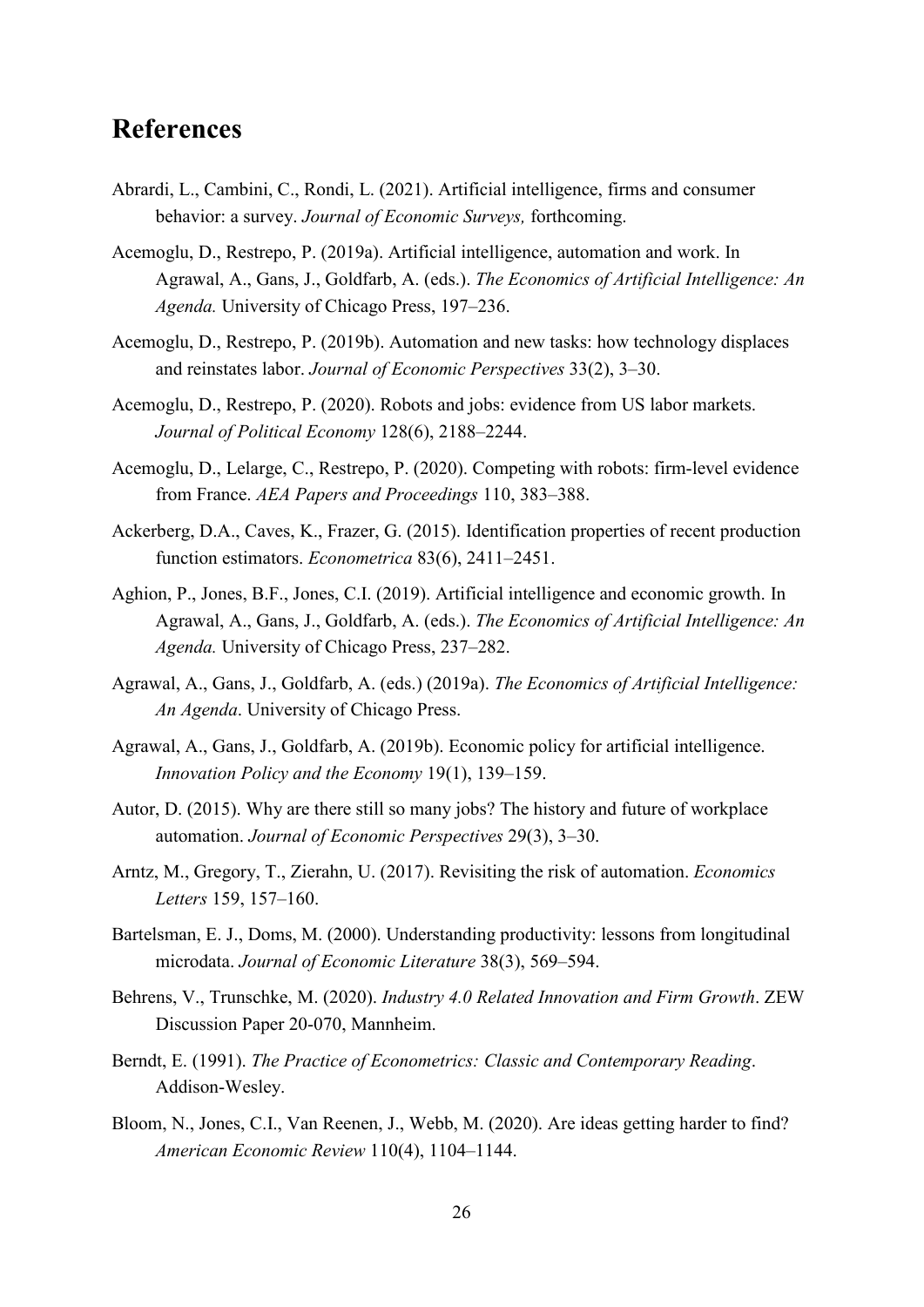- Bresnahan, T.F., Trajtenberg, M. (1995). General purpose technologies "engines of growth"? *Journal of Econometrics* 65(1), 83–108.
- Bresnahan, T.F., Brynjolfsson, E., Hitt, L.M. (2002). Information technology, workplace organization, and the demand for skilled labor: firm-level evidence. *Quarterly Journal of Economics* 117(1), 339–376.
- Brynjolfsson, E., Hitt, L.M. (2003). Computing productivity: firm-level evidence. *Review of Economics and Statistics* 85(4), 793–808.
- Brynjolfsson, E., McAfee, A. (2014). *The Second Machine Age: Work, Progress, and Prosperity in a Time of Brilliant Technologies*. WW Norton & Company.
- Brynjolfsson, E., Hitt, L.M., Kim, H.H. (2011). *Strength in numbers: How does data-driven decision making affect firm performance?* Available at SSRN: [http://dx.doi.org/10.2139/ssrn.1819486.](http://dx.doi.org/10.2139/ssrn.1819486)
- Brynjolfsson, E., Rock, D., Syverson, C. (2017). Artificial intelligence and the modern productivity paradox: a clash of expectations and statistics. In Agrawal, A., Gans, J., Goldfarb, A. (eds.). *The Economics of Artificial Intelligence: An Agenda.* University of Chicago Press, 23–57.
- Cardona, M., Kretschmer, T., Strobel, T. (2013). ICT and productivity: Conclusions from the empirical literature. *Information Economics and Policy* 25(3), 109–125.
- Cockburn, I. M., Henderson, R., Stern, S. (2019). The impact of artificial intelligence on innovation: an exploratory analysis. In Agrawal, A., Gans, J., Goldfarb, A. (eds.). *The Economics of Artificial Intelligence: An Agenda.* University of Chicago Press, 115–146.
- Cohen, W.M., Levinthal, D.A. (1989). Innovation and learning: the two faces of R & D. *The Economic Journal* 99, 569–596.
- Damioli, G., Van Roy, V., Vertesy, D. (2021). The impact of artificial intelligence on labor productivity. *Eurasian Business Review* 11(1), 1–25.
- Dauth, W., Findeisen, S., Südekum, J., Woessner, N. (2017). *German Robots – The Impact of Industrial Robots on Workers*. CEPR Discussion Paper No. 12306.
- De Prato, G., Cobo, M.L., Samoili, S., Righi, R., Baillet, M.V.P., Cardona, M. (2019). *The AI Techno-Economic Segment Analysis*. JRC Working Papers No. 118071, Joint Research Centre.
- Draca, M., Sadun, R., Van Reenen, J. (2006). *Productivity and ICT: A Review of the Evidence*. CEP Discussion Paper No. 0749, London.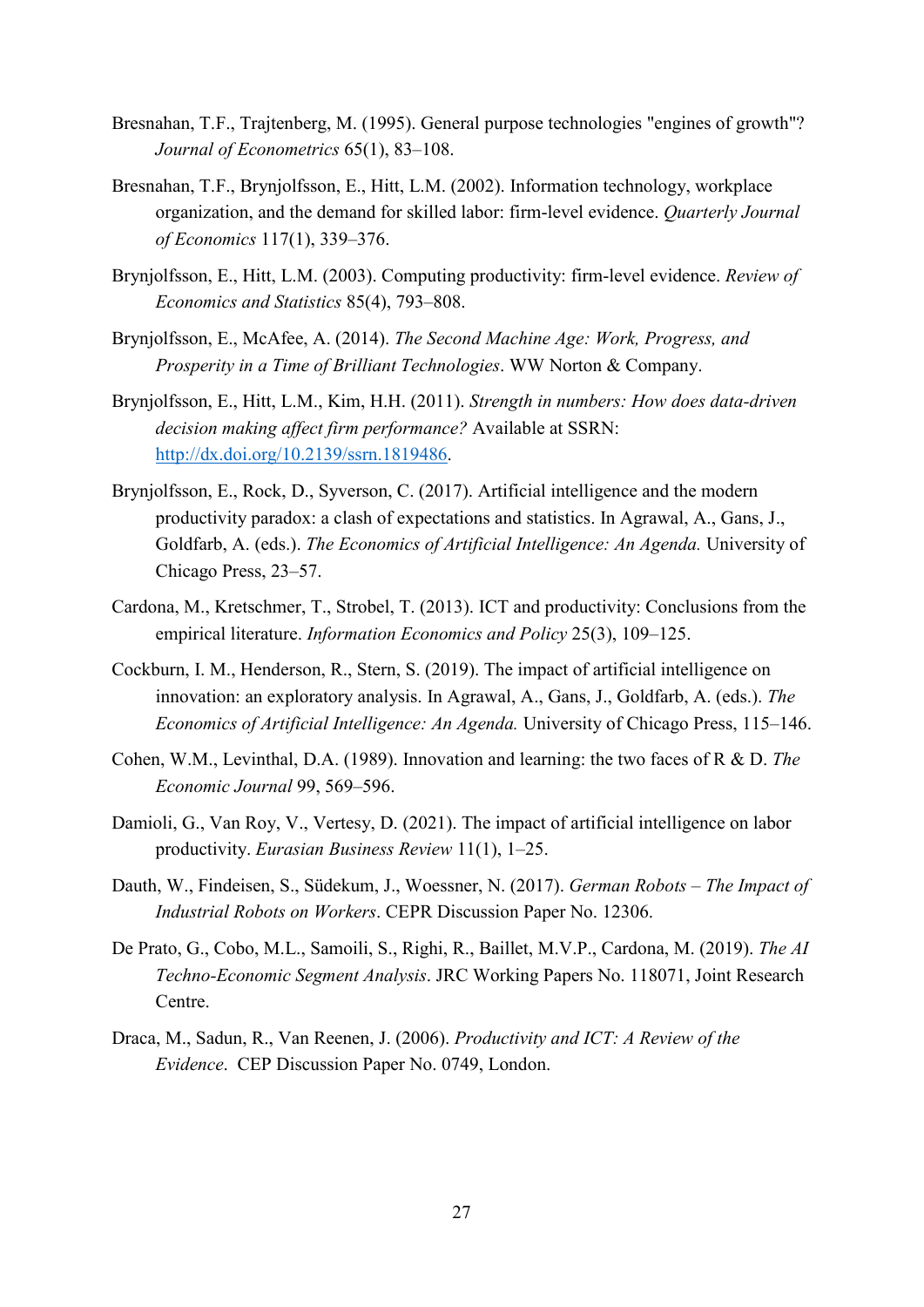- Felten, E., Raj, M. Seamans, R. (2021). Occupational, industry, and geographic exposure to artificial intelligence: a novel dataset and its potential uses. *Strategic Management Journal* 42(12), 2195–2217.
- Frey, C.B., Osborne, M.A. (2017). The future of employment: how susceptible are jobs to computerisation? *Technological Forecasting and Social Change* 114, 254–280.
- Gandhi, A., Navarro, S., Rivers, D.A. (2020). On the identification of gross output production functions. *Journal of Political Economy 128(8*), 2973–3016.
- Ghasemaghaei, M., Calic, G. (2019). Does big data enhance firm innovation competency? The mediating role of data-driven insights. *Journal of Business Research* 104, 69–84.
- Gordon, R.J. (2014). *The Demise of US Economic Growth: Restatement, Rebuttal, and Reflections.* NBER Working Paper No. 19895, Cambridge, MA.
- Gordon, R.J. (2018). *Why has Economic Growth Slowed When Innovation Appears to be Accelerating*? NBER Working Paper No. 24554, Cambridge: MA.
- Graetz, G., Michaels, G. (2018). Robots at work. *Review of Economics and Statistics* 100(5), 753–768.
- Hainmueller, J. (2012). Entropy balancing for causal effects: a multivariate reweighting method to produce balanced samples in observational studies. *Political Analysis* 20(1), 25–46.
- Humlum, A. (2019). *Robot Adoption and Labor Market Dynamics*. Unpublished manuscript, Princeton University.
- Lane, M., Saint-Martin, A. (2021). *The Impact of Artificial Intelligence on the Labour Market: What Do We Know So Far?* OECD Social, Employment and Migration Working Papers No. 256. OECD Publishing.
- Levinsohn, J., Petrin, A. (2003). Estimating production functions using inputs to control for unobservables. *Review of Economic Studies* 70(2), 317–342.
- Lozada, N., Arias-Pérez, J., Perdomo-Charry, G.G. (2019). Big data analytics capability and co-innovation: an empirical study. *Heliyon* 5(10), e02541.
- Montagnier, P., Ek, I., Perset, K. (2020). *AI Measurement in ICT Usage Surveys: A Review*. Document for the OECD Working Party on Measurement and Analysis of the Digital Economy (DSTI/CDEP/MADE(2020)3). Organization of Economic Cooperation and Development.
- Niebel, T., Rasel, F., Viete, S. (2019). BIG data–BIG gains? Understanding the link between big data analytics and innovation. *Economics of Innovation and New Technology* 28(3), 296–316.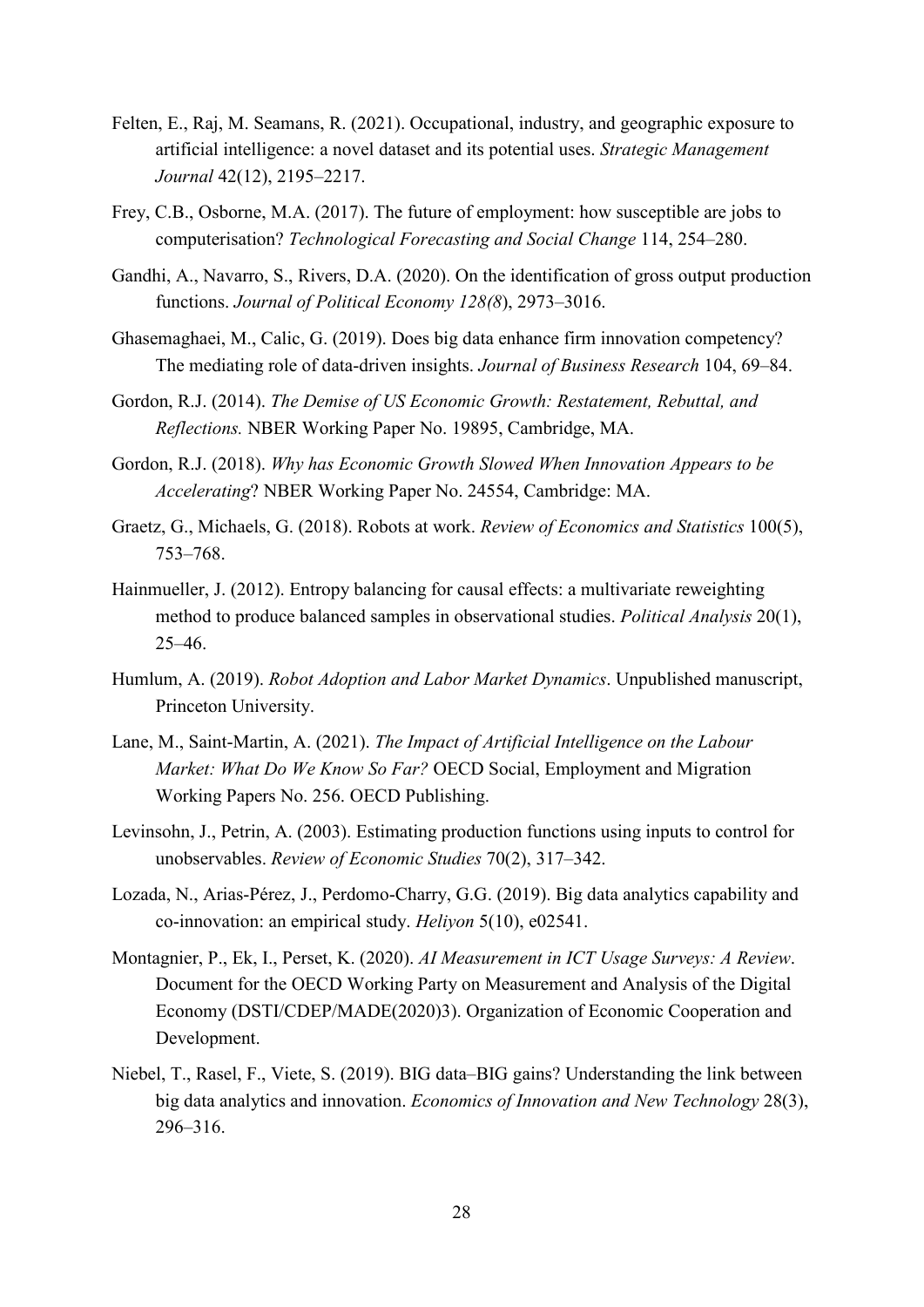- Nolan, A. (2020). Artificial intelligence, digital technology and advanced production. In OECD (ed.). *The Digitalisation of Science, Technology and Innovation: Key Developments and Policies*. OECD Publishing, 119–142.
- Nordhaus, W.D. (2021). Are we approaching an economic singularity? Information technology and the future of economic growth. *American Economic Journal: Macroeconomics* 13(1), 299–332.
- Olley, G.S., Pakes, A. (1996). The dynamics of productivity in the telecommunications equipment industry. *Econometrica* 64(6), 1263–1297.
- Peters, B., Rammer, C. (2013). Innovation panel surveys in Germany. In Gault, F. (ed.). *Handbook of Innovation Indicators and Measurement*. Edward Elgar, 135–177.
- Raj, M., Seamans, R. (2018). Artificial intelligence, labor productivity, and the need for firmlevel data. In Agrawal, A., Gans, J., Goldfarb, A. (eds.). *The Economics of Artificial Intelligence: An Agenda.* University of Chicago Press, 553–565.
- Rammer, C., Czarnitzki, D., Fernández, G.P. (2021). *Artificial Intelligence and Industrial Innovation: Evidence from Firm-Level Data*. ZEW Discussion Paper No. 21-036, Mannheim.
- Reim, W., Aström, J., Eriksson, O. (2020). Implementation of Artificial Intelligence (AI): a roadmap for business model innovation, *AI* 1(2), 180–191.
- Roy, V., Vertesy, D., Damioli, G. (2020). AI and robotics innovation. In Zimmermann, K.F. (ed.). *Handbook of Labor, Human Resources and Population Economics*. Springer International Publishing*,* 1-35
- Staiger, D., Stock, J.H. (1997). Instrumental variables regression with weak instruments. *Econometrica* 65, 557–586.
- Stiebale, J., Südekum, J., Woessner, N. (2020). *Robots and the Rise of European Superstar Firms*. CEPR Discussion Paper No. 15080, London.
- Stiroh, K.J. (2005). Reassessing the impact of IT in the production function: a meta-analysis and sensitivity tests. *Annales d'Economie et de Statistique* 79/80, 529–561.
- Syverson, C. (2011). What determines productivity? *Journal of Economic Literature* 49(2), 326–365.
- Taddy, M. (2019), The technological elements of Artificial Intelligence. In Agrawal, A., Gans, J., Goldfarb, A. (eds.). *The Economics of Artificial Intelligence: An Agenda*. University of Chicago Press, 61–87.
- Tambe, P., Hitt, L., Rock, D., Brynjolfsson, E. (2020). *Digital Capital and Superstar Firms.* NBER Working Paper No. 28285, Cambridge, MA.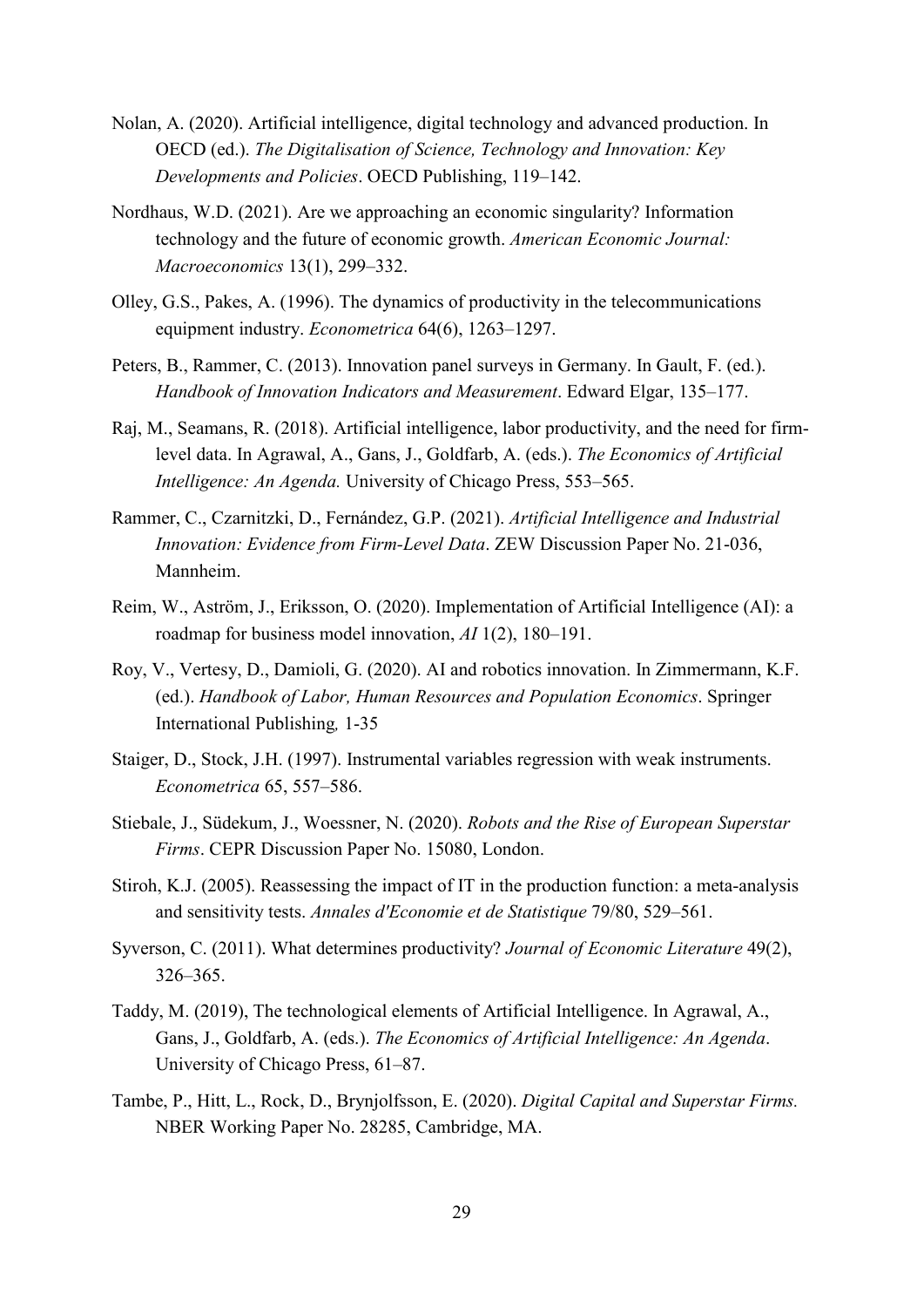Zellner, A., Kmenta, J., Dreze, J. (1966). Specification and estimation of Cobb-Douglas production function models. *Econometrica* 34(4), 784-795.

.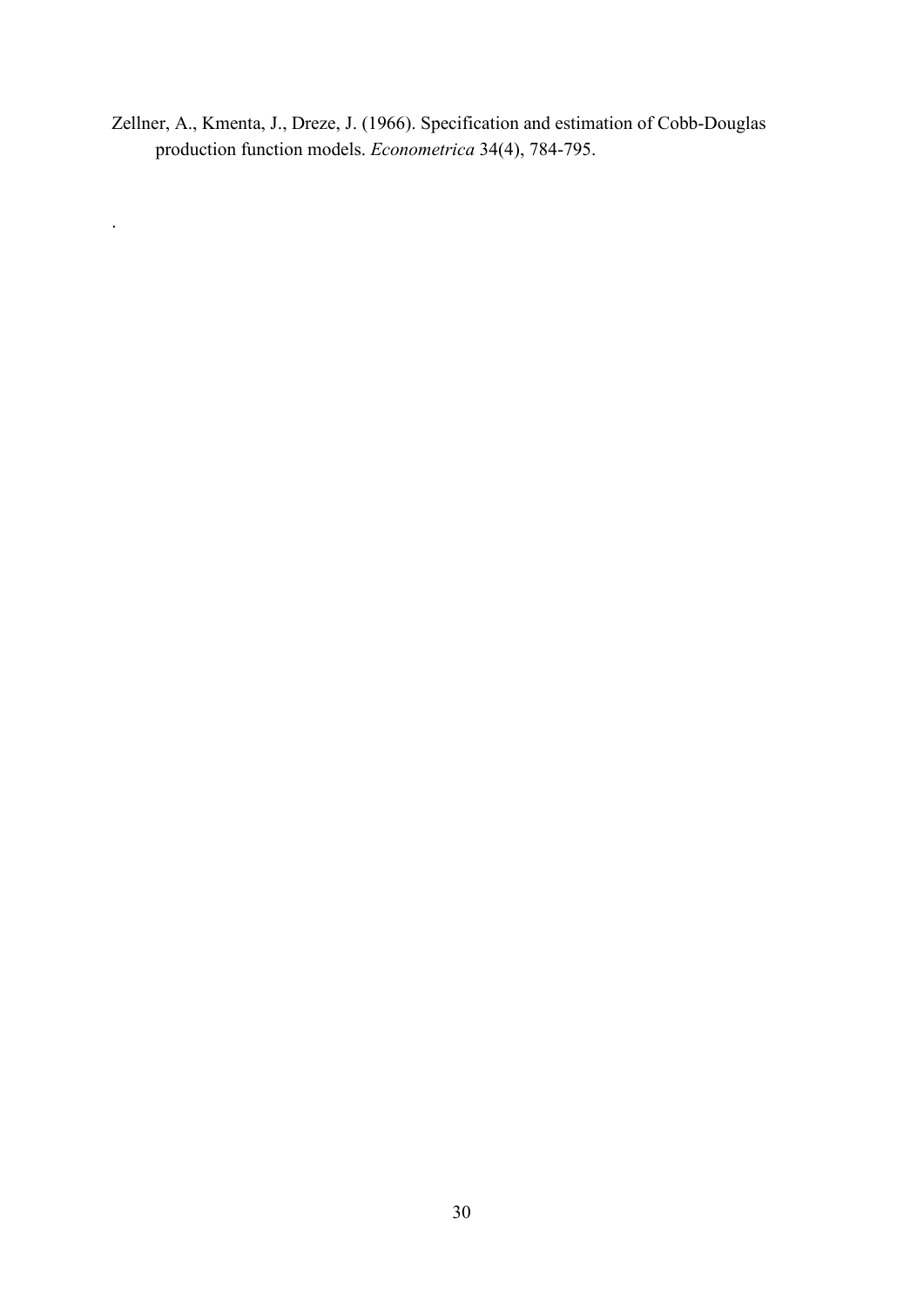# **7. Appendix**

| <b>Industry group</b>                                                                                                     | <b>Non-AI</b> | AI users    | All firms   |
|---------------------------------------------------------------------------------------------------------------------------|---------------|-------------|-------------|
| Crop and animal production; hunting; fishing; and manufacture of food products, beverages, tobacco products.              | users<br>234  | 5           | 239         |
|                                                                                                                           | $(4.30\%)$    | $(1.22\%)$  | $(4.09\%)$  |
| Manufacture of textiles, wearing apparel, leather and related products, wood and products of wood and cork except         | 216           |             | 219         |
| furniture, and articles of straw and plaiting materials.                                                                  | $(3.97\%)$    | $(0.73\%)$  | $(3.74\%)$  |
| Manufacture of chemicals and chemical products, and of basic pharmaceutical products and pharmaceutical                   | 148           | 15          | 163         |
| preparations.                                                                                                             | (2.72%)       | $(3.67\%)$  | $(2.79\%)$  |
| Manufacture of rubber and plastic products, other non-metallic mineral products, basic metals, and fabricated metal       | 727           | 35          | 762         |
| products, except machinery and equipment.                                                                                 | $(13.36\%)$   | $(8.56\%)$  | $(13.03\%)$ |
| Manufacture of computer, electronic and optical products, and electrical equipment.                                       | 315           | 40          | 355         |
|                                                                                                                           | $(5.79\%)$    | $(9.78\%)$  | $(6.07\%)$  |
| Manufacture of machinery and equipment n.e.c., motor vehicles, trailers and semi-trailers, other transport equipment;     | 486           | 43          | 529         |
| and repair and installation of machinery and equipment.                                                                   | $(8.93\%)$    | $(10.51\%)$ | $(9.04\%)$  |
| Manufacture of furniture, other manufacturing, paper and paper products; printing and reproduction of recorded            | 285           | 13          | 298         |
| media; and repair of computers and personal and household goods.                                                          | $(5.24\%)$    | $(3.18\%)$  | $(5.09\%)$  |
| Manufacture of coke and refined petroleum products; mining of coal and lignite; extraction of crude petroleum and         | 314           |             | 321         |
| natural gas; mining of metal ores; other mining and quarrying; mining support service activities; electricity, gas, steam | $(5.77\%)$    | $(1.71\%)$  | $(5.49\%)$  |
| and air conditioning supply; construction of buildings; civil engineering; and specialized construction activities.       |               |             |             |
| Water collection, treatment, supply, and material recovery; sewerage; and remediation activities and other waste          | 260           | 6           | 266         |
| management services.                                                                                                      | (4.78%)       | $(1.47\%)$  | $(4.55\%)$  |
| Wholesale and retail trade and repair of motor vehicles and motorcycles; wholesale trade, except of motor vehicles        | 302           | 10          | 312         |
| and motorcycles; and retail trade, except of motor vehicles and motorcycles.                                              | $(5.55\%)$    | $(2.44\%)$  | $(5.33\%)$  |
| Land transport and transport via pipelines; water transport; air transport; warehousing and support activities for        | 353           | 13          | 366         |
| transportation; and postal and courier activities.                                                                        | $(6.49\%)$    | $(3.18\%)$  | $(6.26\%)$  |
| Publishing activities; motion picture, video and television program production, sound recording and music publishing      | 212           | 15          | 227         |
| activities; programming and broadcasting activities; and printing and reproduction of recorded media.                     | $(3.90\%)$    | $(3.67\%)$  | $(3.88\%)$  |

## **Table 8** Industries and number of AI using firms per industry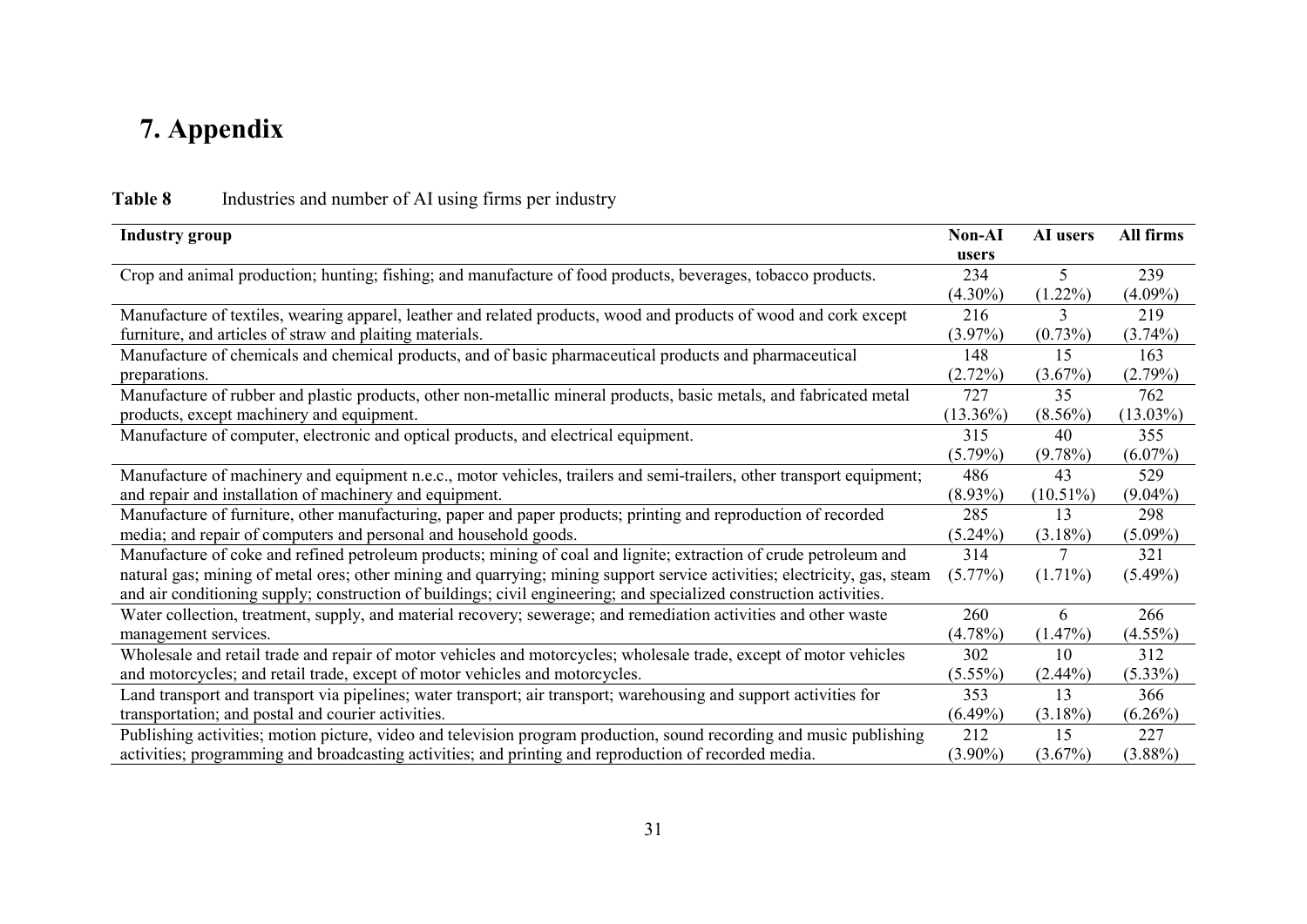## **Table 8** Cont.

| <b>Industry group</b>                                                                                                    | Non-AI     | AI users    | All firms  |
|--------------------------------------------------------------------------------------------------------------------------|------------|-------------|------------|
|                                                                                                                          | users      |             |            |
| Telecommunications; computer programming, consultancy and related activities; and information service activities.        | 239        | 68          | 307        |
|                                                                                                                          | $(4.39\%)$ | $(16.63\%)$ | (5.25%)    |
| Financial service activities, except insurance and pension funding; insurance, reinsurance and pension funding, except   | 126        | 20          | 146        |
| compulsory social security; activities auxiliary to financial services and insurance activities.                         | $(2.32\%)$ | $(4.89\%)$  | $(2.50\%)$ |
| Architectural and engineering activities; technical testing and analysis; scientific research and development;           | 456        | 44          | 500        |
| education; human health activities; residential care activities; creative, arts and entertainment activities; libraries, | $(8.38\%)$ | $(10.76\%)$ | $(8.55\%)$ |
| archives, museums, other cultural activities.                                                                            |            |             |            |
| Legal and accounting activities; activities of head offices; management consultancy activities; advertising and market   | 309        | 52          | 361        |
| research; and public administration and defense; compulsory social security.                                             | $(5.68\%)$ | $(12.71\%)$ | $(6.17\%)$ |
| Accommodation; food and beverage service activities; real estate activities; other professional, scientific and          | 458        | 20          | 478        |
| technical activities; administrative and support service activities; other services.                                     | $(8.42\%)$ | $(4.89\%)$  | $(8.17\%)$ |
|                                                                                                                          |            |             |            |

Source: NACE Rev. 2, Statistical classification of economic activities in the European Community.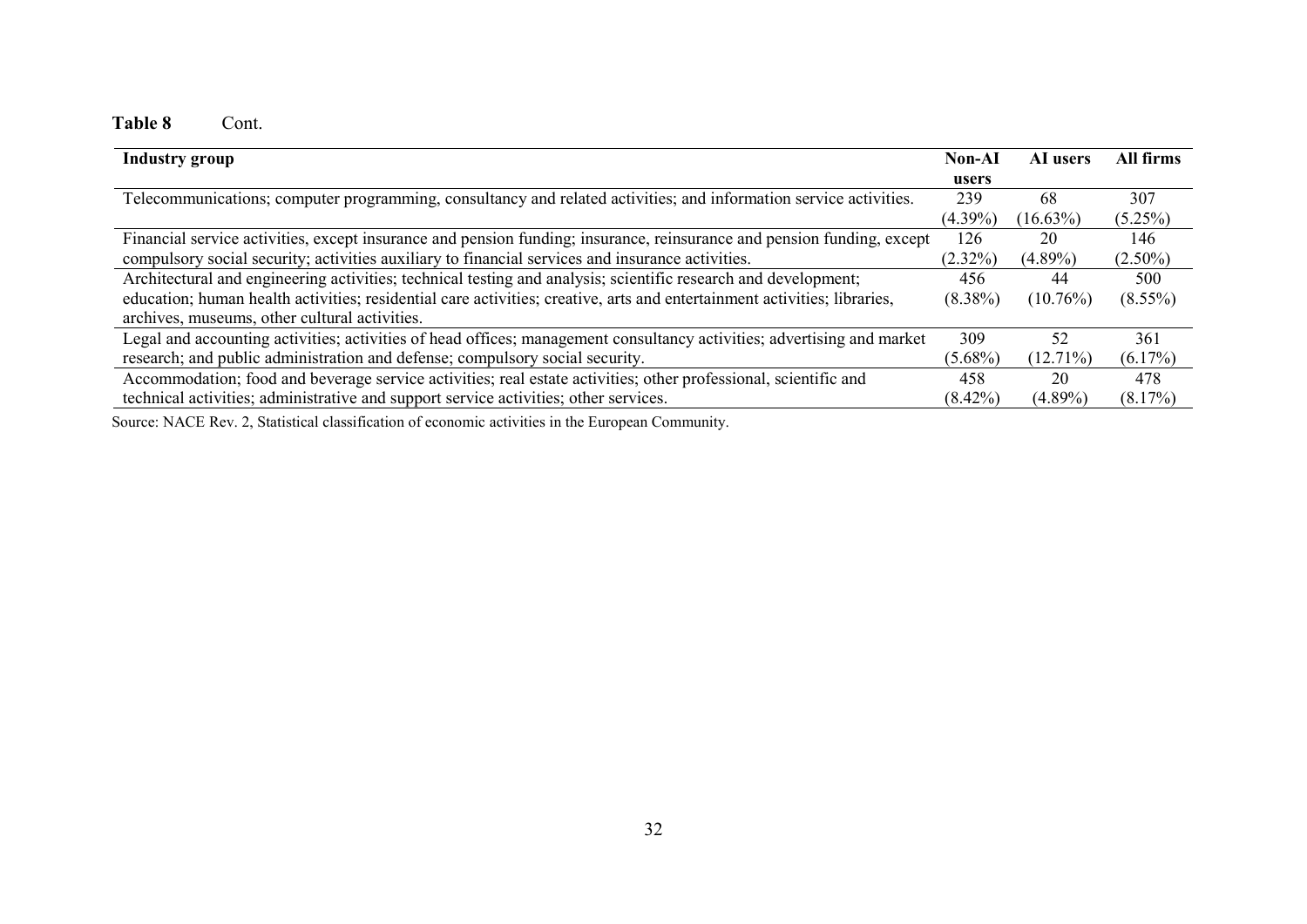| Dependent variable: |                  |                   |
|---------------------|------------------|-------------------|
| AI                  | $\left(1\right)$ | $\left( 2\right)$ |
| lnEMP               | $0.035***$       | $0.025***$        |
|                     | (0.004)          | (0.004)           |
| lnCAP               | $-0.003$         | $-0.001$          |
|                     | (0.002)          | (0.002)           |
| lnMAT               | $-0.008**$       | $-0.003$          |
|                     | (0.002)          | (0.002)           |
| lnAGE               |                  | $-0.012***$       |
|                     |                  | (0.005)           |
| <i>RDCON</i>        |                  | $0.064***$        |
|                     |                  | (0.011)           |
| <i>TECHIMP</i>      |                  | $0.028***$        |
|                     |                  | (0.006)           |
| PASTINNO            | 4.006***         | 3.132***          |
|                     | (0.687)          | (0.715)           |
| AI IND              | $0.041***$       | $0.036***$        |
|                     | (0.010)          | (0.010)           |
| <i>RESIST</i>       | $0.003***$       | $0.002***$        |
|                     | (0.0003)         | (0.0006)          |
| Industry dummy      | No               | Yes               |

**Table 9** First stage regressions on AI use. See Table 2 for Second Stage results.  $(N = 5,849)$ 

Robust standard errors are in parentheses. All regressions include an intercept. \*\*\*  $p$  <0.01, \*\*  $p$  <0.05, \*  $p$  <0.1

| Table 10 | First stage fixed effect panel regressions on AI use. See Table 4 for Second |
|----------|------------------------------------------------------------------------------|
|          | Stage results. $(N = 5,567)$                                                 |

| Dependent variable: |             |
|---------------------|-------------|
| AI                  | (1)         |
| $\triangle InEMP$   | $0.116***$  |
|                     | (0.034)     |
| $\triangle ln CAP$  | 0.014       |
|                     | (0.014)     |
| $\triangle ln$ MAT  | $-0.048***$ |
|                     | (0.016)     |
| <b>PASTINNO</b>     | $7.541***$  |
|                     | (1.360)     |
| AI IND              | $0.003***$  |
|                     | (0.0003)    |
| <b>RESIST</b>       | $0.049***$  |
|                     | (0.011)     |

Robust standard errors are in parentheses. Regression includes an intercept. \*\*\*  $p<0.01$ , \*\*  $p<0.05$ , \*  $p<0.1$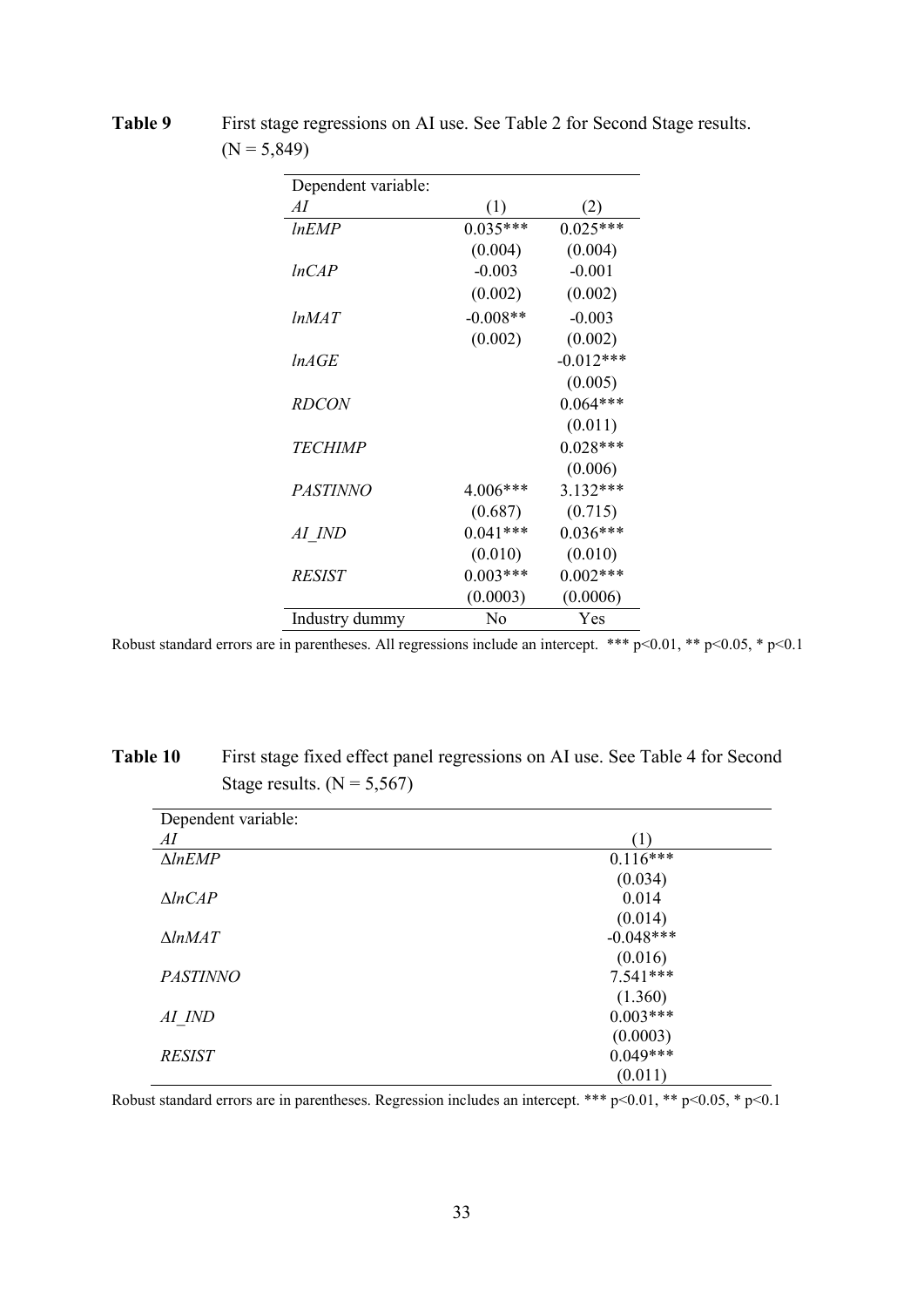| Dependent variable:                                 |            | <b>OLS</b> |                  | IV $(2SLS)$ |
|-----------------------------------------------------|------------|------------|------------------|-------------|
| lnVA                                                |            | (2)        | $\left(4\right)$ | (5)         |
| Alint                                               | $0.956***$ | $0.453**$  | 12.341***        | $11.311***$ |
|                                                     | (0.209)    | (0.207)    | (1.633)          | (2.834)     |
| <i>lnEMP</i>                                        | $0.906***$ | $0.903***$ | $0.837***$       | $0.866***$  |
|                                                     | (0.011)    | (0.012)    | (0.016)          | (0.017)     |
| lnCAP                                               | $0.142***$ | $0.136***$ | $0.166***$       | $0.137***$  |
|                                                     | (0.007)    | (0.008)    | (0.008)          | (0.009)     |
| lnAGE                                               |            | $0.039**$  |                  | $0.060***$  |
|                                                     |            | (0.015)    |                  | (0.017)     |
| <b>RDCON</b>                                        |            | $0.099***$ |                  | $-0.019$    |
|                                                     |            | (0.025)    |                  | (0.045)     |
| <b>TECHIMP</b>                                      |            | 0.025      |                  | $-0.022$    |
|                                                     |            | (0.020)    |                  | (0.026)     |
| R-squared                                           | 0.827      | 0.836      | 0.752            | 0.771       |
| <i>F</i> -stat. on joint sig. of IVs in $1st$ stage |            |            | 37.704***        | 12.155***   |
| Hansen's J, $p$ -value                              |            |            | 0.936            | 0.782       |
| Industry dummy                                      | No         | Yes        | No               | Yes         |

**Table 11** Productivity effects of AI intensity (based on value added as output measure): results of OLS and 2SLS regressions.  $(N = 5,691)$ 

Robust standard errors are in parentheses. All regressions include an intercept. In the IV regressions, we use the following instruments: number of firms using AI per sector (*AI\_IND*), past innovation expenses per employee (*PASTINNO*), and the dummy indicating internal resistance to innovative activities (*RESIST*). The following statistics were computed to test the joint significance of the instruments: F(3,5685) in column (3); F(3,5666) in column (4). Note that our sample is slightly smaller than for the regressions using annual sales because to missing values in the value-added indicator. \*\*\*  $p<0.01$ , \*\*  $p<0.05$ , \*  $p<0.1$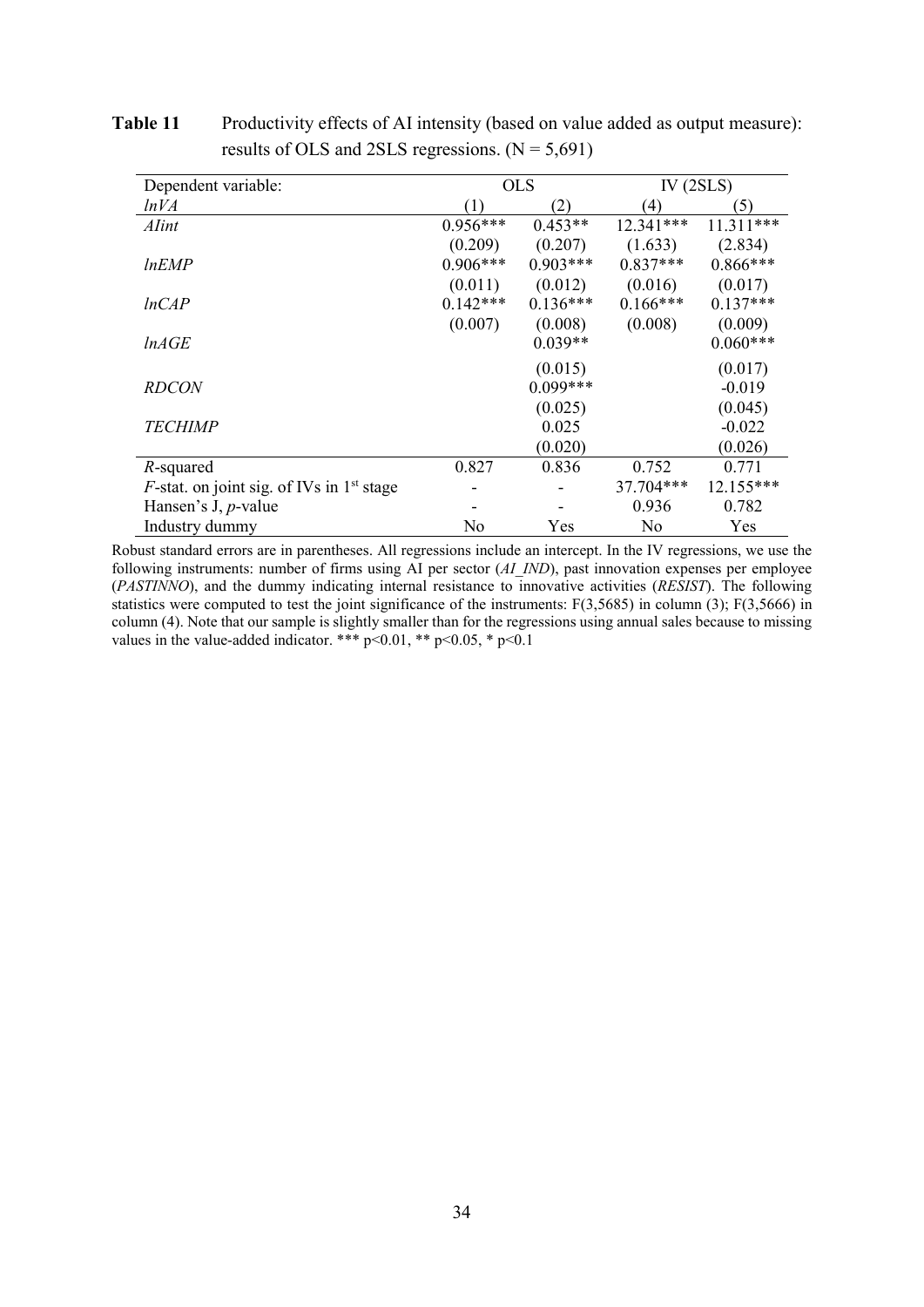| Dependent variable:             | <b>OLS</b>  |             | IV $(2SLS)$ |             |
|---------------------------------|-------------|-------------|-------------|-------------|
| <i><b>InSALES</b></i>           | (1)         | (2)         | (3)         | (4)         |
| Alint                           | $0.267*$    | $0.270*$    | 8.732***    | 8.334***    |
|                                 | (0.159)     | (0.163)     | (2.211)     | (2.177)     |
| <i>lnEMP</i>                    | $0.589***$  | $0.587***$  | $0.562***$  | $0.560***$  |
|                                 | (0.012)     | (0.012)     | (0.015)     | (0.015)     |
| lnCAP                           | $0.061***$  | $0.060***$  | $0.061***$  | $0.060***$  |
|                                 | (0.006)     | (0.006)     | (0.007)     | (0.007)     |
| lnMAT                           | $0.367***$  | $0.365***$  | $0.370***$  | $0.368***$  |
|                                 | (0.008)     | (0.008)     | (0.009)     | (0.009)     |
| lnAGE                           | $0.033***$  | $0.029**$   | $0.047***$  | $0.043***$  |
|                                 | (0.011)     | (0.011)     | (0.013)     | (0.013)     |
| <b>RDCON</b>                    | $0.048**$   | $0.047**$   | $-0.039$    | $-0.036$    |
|                                 | (0.019)     | (0.019)     | (0.034)     | (0.033)     |
| <b>TECHIMP</b>                  | 0.025       | 0.023       | $-0.010$    | $-0.011$    |
|                                 | (0.015)     | (0.015)     | (0.020)     | (0.020)     |
| <i>InPASTSOFT</i>               | $0.027***$  |             | $0.020***$  |             |
|                                 | (0.004)     |             | (0.006)     |             |
| <i>lnAVGSOFT</i>                |             | $0.030***$  |             | $0.025***$  |
|                                 |             | (0.004)     |             | (0.005)     |
| <b>IMPUTEDSOFT</b>              | $-0.163***$ | $-0.185***$ | $-0.140***$ | $-0.172***$ |
|                                 | (0.027)     | (0.026)     | (0.037)     | (0.033)     |
| $R$ -squared                    | 0.910       | 0.910       | 0.874       | 0.877       |
| $F$ -stat. on joint sig. of IVs |             |             | 12.504***   | 12.284***   |
| in 1st stage                    |             |             |             |             |
| Hansen's <i>p</i> -value        |             |             | 0.689       | 0.641       |
| Industry dummy                  | Yes         | Yes         | Yes         | Yes         |

**Table 12** Productivity effects of AI intensity (based on sales as output measure) including past software expenses variables: results of OLS and 2SLS regressions.  $(N = 5,849)$ 

Robust standard errors are in parentheses. All regressions include an intercept. In the IV regressions, we use the following instruments: number of firms using AI per sector (*AI\_IND*), past innovation expenses per employee (*PASTINNO*), and the dummy indicating internal resistance to innovative activities (*RESIST*). *IMPUTEDSOFT* corresponds to a dummy that is equal to 1 if a missing value was imputed by a 0 in the corresponding software expenses variable. The following statistics were computed to test the joint significance of the instruments: F(3,5821) in column (3); F(3,5821) in column (4). \*\*\* p<0.01, \*\* p<0.05, \* p<0.1